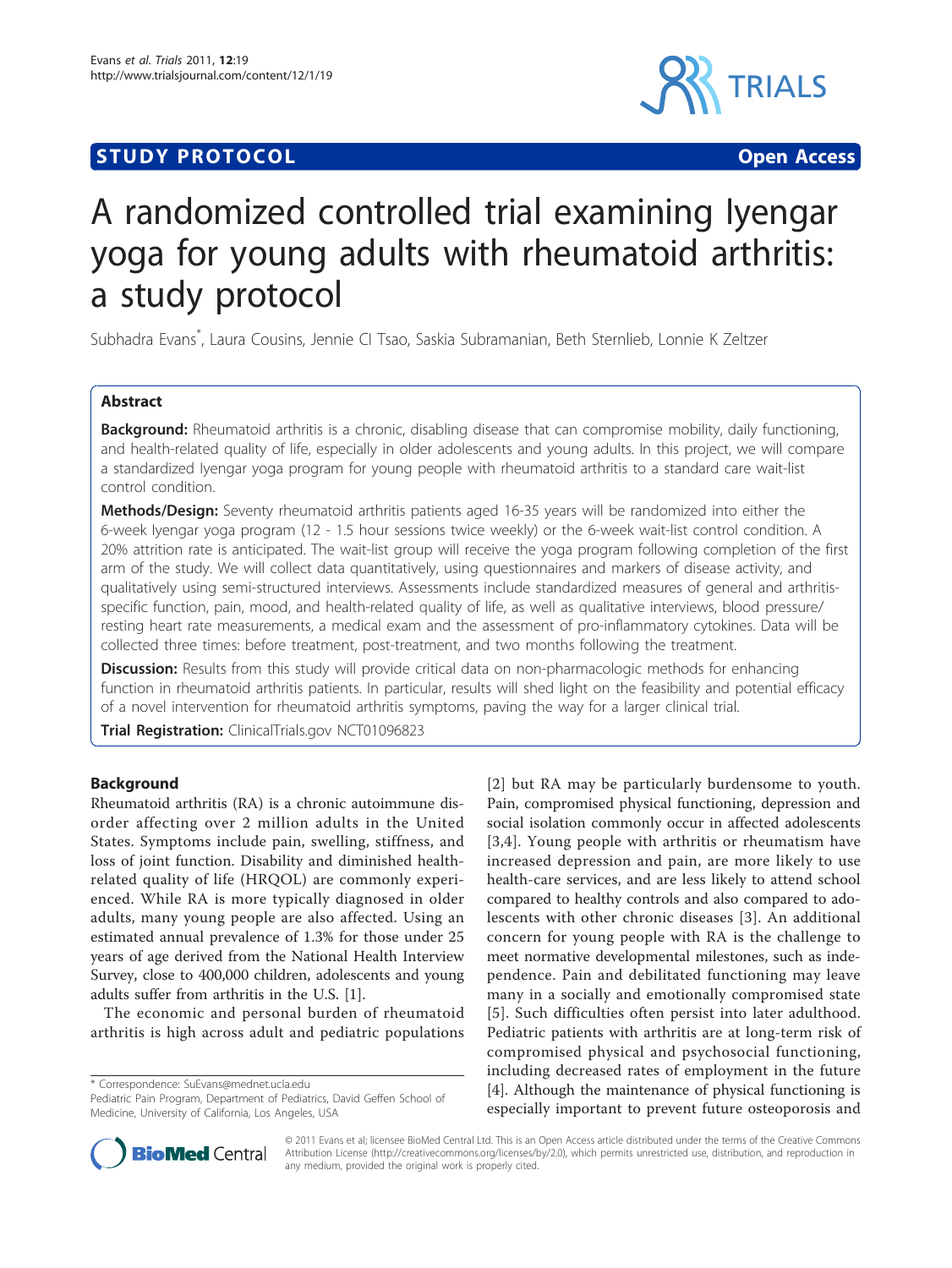wheelchair dependency in young RA patients, the realities of mobility limitations often impedes this [[6\]](#page-14-0). Clearly, young people with RA require rehabilitation efforts that target psychological and physical functioning.

Despite the need for physical and psychosocial treatments aimed at adolescents and young adults with RA, traditional approaches remain limited [\[6](#page-14-0)]. Current medications, including non-steroidal anti-inflammatory drugs (NSAIDs), disease-modifying rheumatic drugs (DMARDs) and steroid treatments can be useful in lessening pain and stiffness, but adverse events such as gastrointestinal problems commonly occur [\[7\]](#page-14-0). Such adverse side effects may compound young patients' already compromised HRQOL. Even for patients who respond well to drugs, pharmacologic therapy is often not enough. Rehabilitation efforts that promote a range of physical outcomes including ambulation, muscle strength and balance are often required to prevent joint weakness, reduced muscle efficiency, and ultimately future disability [[6\]](#page-14-0). Yoga is particularly suited to meeting these rehabilitation needs, as poses designed to increase the strength and mobility of joints and muscles can be individualized to meet each patient's abilities and needs. As reviewed below, yoga has the additional advantage of addressing the patient's psychospiritual functioning, which may further reduce risk of disability.

#### Yoga as treatment for chronic conditions

Yoga is a discipline developed in ancient India, characterized as a science of self-study and awareness through asanas (body postures), pranayama (patterns of breathing), and meditation. Yoga has been embraced in Western settings as a form of exercise and relaxation. Currently, yoga programs are relatively low cost, widely available and safe, when performed properly.

Only a few studies have focused on the impact of yoga on musculoskeletal conditions and none have focused specifically on young people. One study in RA patients did include adolescents but the age range was too broad (aged 15-72 years) to generalize the findings across age groups [[8\]](#page-14-0). Despite the small number of participants in this study (10 in each of the yoga and control groups), yoga significantly improved handgrip strength. Handgrip strength was also significantly improved in 20 patients aged 23-43 years following yoga compared to controls [[9](#page-14-0)]. Garfinkel and colleagues tested IY for 20 patients with osteoarthritis of the hands [[10](#page-14-0)] and 17 patients with carpal tunnel syndrome [\[11](#page-14-0)]; both studies resulted in amelioration of pain and improved mobility. In 101 chronic back pain patients (aged 27-57), yoga led to improved back-related functioning, compared to an exercise control group and an education group; at 26 weeks post-intervention the yoga group further

demonstrated improved pain bother and functioning compared to controls [[12\]](#page-14-0). In an Iyengar yoga program for 7 patients with osteoarthritis aged 50+ years [[13\]](#page-14-0), significant reductions were found across functioning and pain scales. In 60 patients with chronic low back pain aged 23-67 years, Williams et al. [\[14\]](#page-14-0) found significant improvements for an IYP compared to a control group receiving educational materials; over three quarters reported improved functionality, over half experienced reduced pain, and nearly 90% reduced pain medication.

Kuttner and colleagues [[15\]](#page-14-0) provided the only systematic analysis of the use of yoga for pain conditions in children and adolescents (25 IBS patients aged 11-18 years). This intervention consisted of a 4-week home practice of yoga, subsequent to an initial training session. It is unclear to what degree participants actually practiced yoga and to what extent they adhered to the prescribed yoga protocol. Despite these limitations, Kuttner et al. found that the yoga group exhibited significantly reduced IBS symptoms and disability, and improved coping and anxiety relative to wait-list controls.

## Limitations of extant research on yoga for health conditions

Among the most important limitations of the existing work on yoga are: 1) inadequate sample size; 2) overly broad age range (e.g., inclusion of adolescents and elderly patients in the same sample); 3) lack of specification regarding the tradition of yoga utilized for all but five prior studies [\[10](#page-14-0)-[14\]](#page-14-0); 4) lack of a theoretical model to inform treatment implementation and assessment of outcomes. Since there is great variation across the numerous traditions of yoga, a lack of standardization can confound interpretations of the overall efficacy of yoga on illness states. Unlike most other studies that failed to specify the school of yogic movement utilized, we will develop an IYP with a specific set of poses that will allow reproducibility. In summary, we will address the above gaps in the literature by testing the efficacy of a standardized IYP (described below) in a well-defined population with appropriate sample size (see Power/ Sample Size Calculation). Moreover, we have developed a conceptual model delineating the potential mechanisms related to the IYP to guide our proposed research.

#### Biopsychosocial model of disability and pain

As a chronic condition, RA is best understood from a biopsychosocial perspective– i.e., that psychological, biological, and social factors interact in the etiology and maintenance of RA. The biopsychosocial model has been used to understand disability, pain and treatment options for a range of chronic illnesses, including RA [[16\]](#page-14-0). The conceptual model for our current study is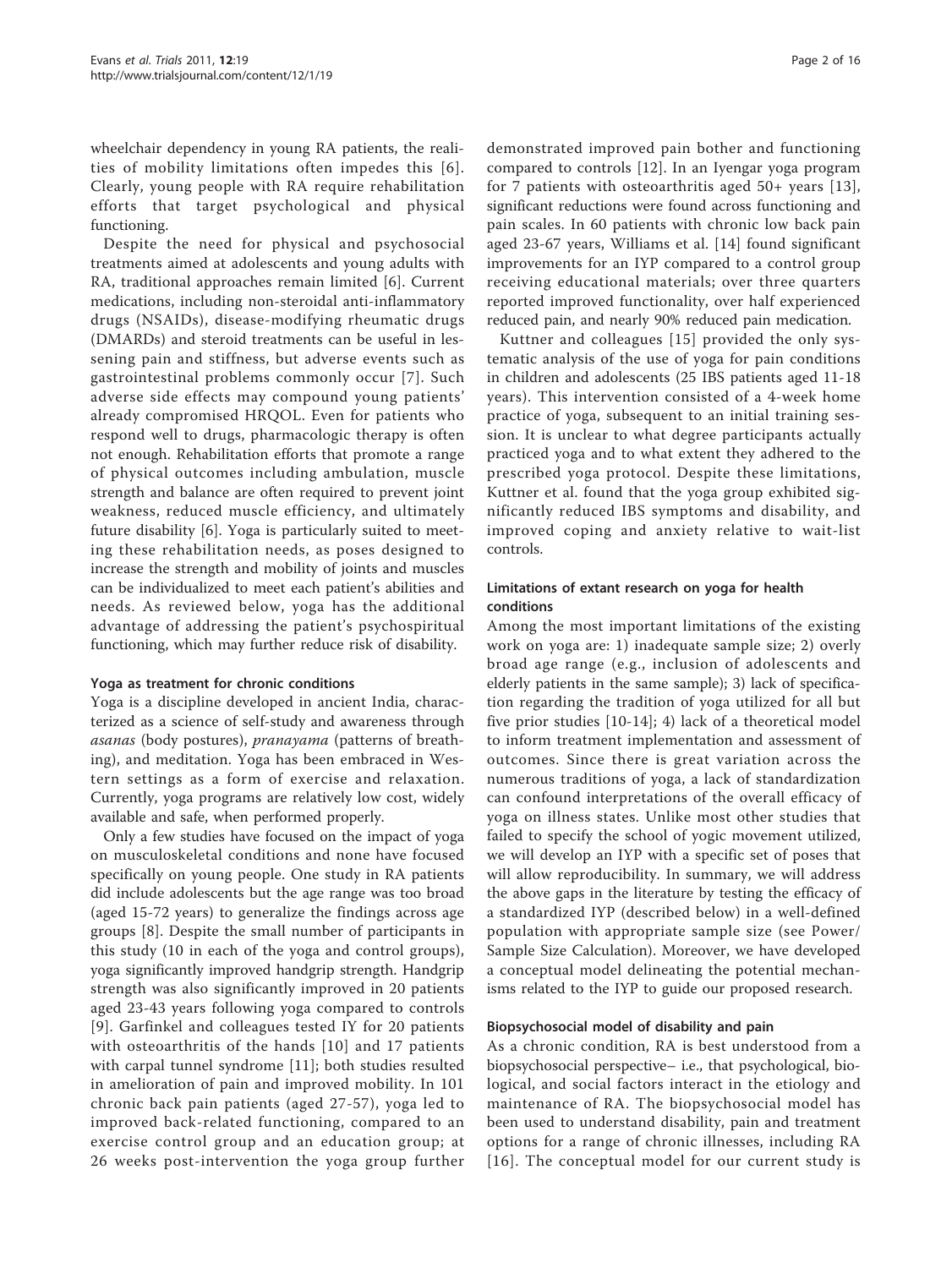

similarly built within the biopsychosocial model [\[17](#page-14-0)]. It is estimated that psychosocial factors contribute up to 20% of the disability associated with RA [\[18](#page-14-0),[19\]](#page-14-0). Thus, an integrative treatment strategy for patients with RA is warranted. IY is a non-pharmacological rehabilitation intervention that can be combined with a conventional treatment plan. Under the conceptual model (see Figure 1), IY is viewed as impacting physical and psychospiritual well-being. Improvements in these domains in turn can lead to improvements in outcomes. The model offers a guiding heuristic for how we conceptualize the benefits of IYP for RA. We do not propose to test each pathway depicted in this preliminary study nor does the model depict all possible pathways. However, in future larger trials which will incorporate the findings of the present investigation, we plan to refine the conceptual model and test specific pathways by which yoga leads to beneficial outcomes for RA.

## Physiological mechanisms in yoga practice

It is thought that IY quiets the body as well as the mind through attention and relaxation [[20\]](#page-14-0). Hence, yoga has been associated with a number of physical benefits including lowered autonomic arousal (including decreased diastolic and systolic blood pressure and decreased heart rate) [\[21](#page-14-0)-[23\]](#page-14-0) and a reduction in inflammatory responses in both healthy individuals [[24](#page-14-0)] and those with disease [\[25](#page-14-0)]. A recent review concluded that yoga provides psychophysiological benefits that are particularly apparent for people with musculoskeletal conditions [[26\]](#page-14-0).

## Psychosocial benefits of yoga

IY has demonstrated positive effects on psychological functioning including increased self-efficacy, or the tendency to persist in health behaviors despite obstacles, and improved coping and mood. In our previous work, we [[27](#page-14-0)] reported reduced depression and anxiety after a 5-week IYP. Similarly, Shapiro [[28](#page-14-0)] found that a 20 week IYP led to reductions in depression, anger, anxiety, and neurotic symptoms in 17 patients (aged 20-71 years). Two other studies found significant improvements in depression, anxiety and self-efficacy following yoga [[29,30\]](#page-14-0). Yoga is also associated with increased coping in patients [[15,31-33](#page-14-0)]. Positive psychology, in turn, is related to better physical functioning [[34\]](#page-15-0). Thus, we expect that yoga will enhance patients' coping, mood and self-efficacy, all of which will impact positively on illness-related functioning. Exercise performed in a group can also promote feelings of social well-being important for functional status in chronic disease [[35](#page-15-0)]. In future large-scale trials, we will control for such group effects, allowing us to determine the extent to which social benefits of yoga are responsible for improvements.

In contrast to established rehabilitation approaches such as exercise or physical therapy, yoga incorporates spiritual aspects that are purported to confer specific benefits including increased acceptance and mindfulness. IY leads to skill in mastering the challenges of life, which may extend to dealing with chronic illness and pain [[26](#page-14-0)]. It is anticipated that the IYP will enhance patients' compassionate understanding or acceptance of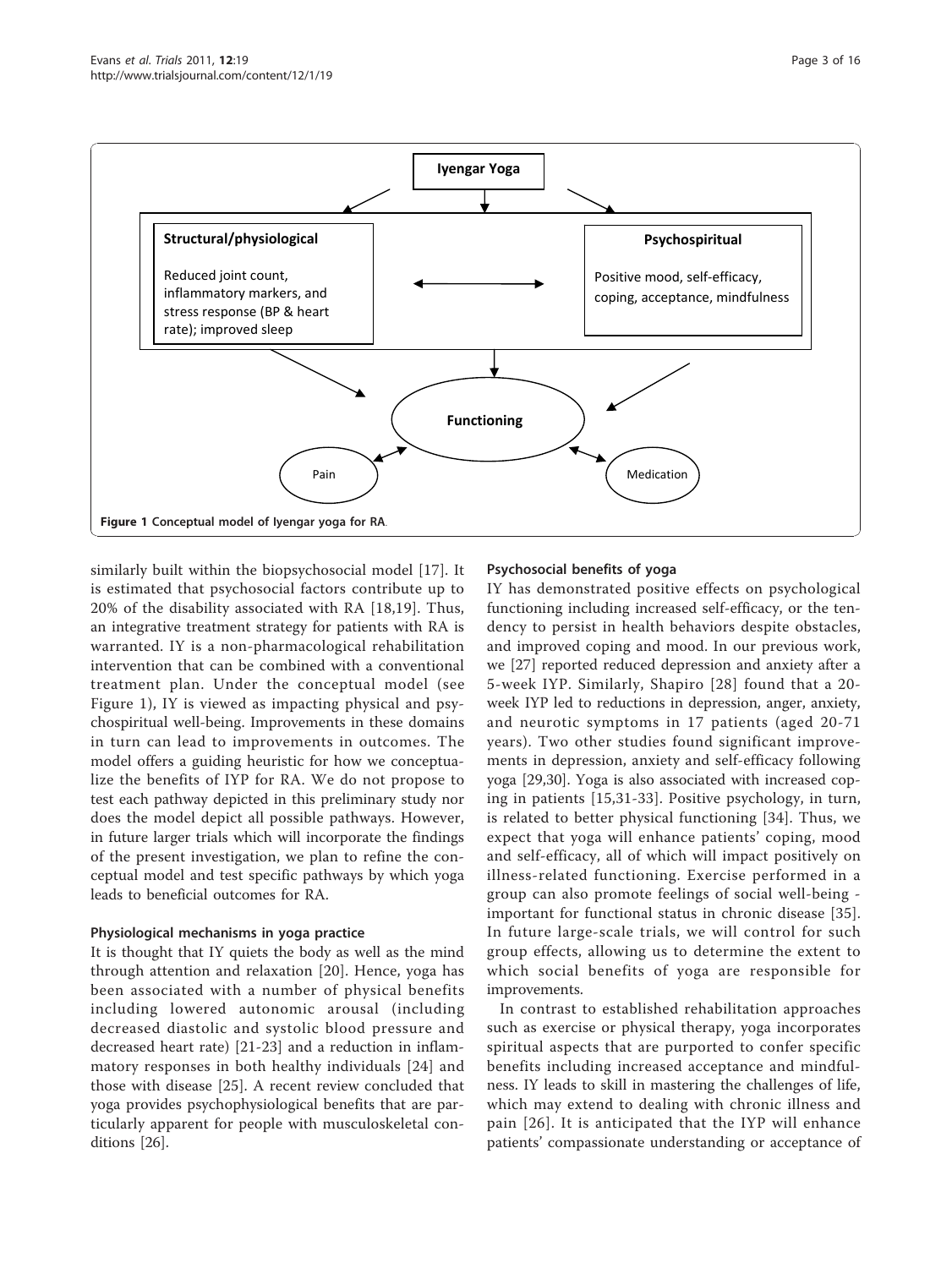one's health condition, which involves noting the pain without avoidance or limited participation in life goals [[36](#page-15-0)]. Such acceptance appears to be a particularly important facet of quality of life in coping with chronic health conditions [[37\]](#page-15-0). Yoga is also associated with mindful awareness, a concept that has been integrated in empirically validated approaches including cognitivebehavioral therapy [[38\]](#page-15-0). Mindfulness is an openness or receptive awareness to what is occurring in the present. Mindful activity has been found to improve mood and stress [[39\]](#page-15-0), likely through strengthening attention on the present [\[20](#page-14-0)]. Use and control of attention can be turned towards minimizing stress, disability and pain. It is anticipated that IY will lead to an increase in mindfulness and acceptance which will, in turn, improve functioning among AYA with RA.

#### Yoga as an innovative approach

Scientists have long recognized the health benefits of exercise for managing chronic conditions, including RA [[40\]](#page-15-0). In addition to positive effects on structural and physical outcomes, exercise likely impacts brain chemistry to regulate somatomotor-sympathetic circuits and promote psychological health [[41](#page-15-0)]. We propose that yoga shares many of these health benefits, in addition to psychospiritual effects that are specific to yoga practice, including mindfulness and acceptance. A further purported achievement of yoga, but not other forms of physical activity, includes control over physiological systems. Maintaining postures is thought to lead to strengthening and relaxation of voluntary muscles, and eventually to ANS control [[42](#page-15-0)]. Preliminary support for this notion exists with research demonstrating voluntary control over heart rate after a 30-day yoga intervention [[43\]](#page-15-0). Other benefits specific to yoga practice include a nonstressful form of physical activity that promotes an increased alignment of joints and the exploring of conscious and/or unconscious gripping or tension in the body. Such awareness can lead to the release of stress and pain in the body, as well as learning to use bodily systems more effectively. The combination of body, mind and breath awareness in yoga is thought to act on biological and psychospiritual systems to produce homeostasis across multiple aspects of an individual's functioning and physiology [[26\]](#page-14-0). IY thus represents a particularly promising approach for improving RA HRQOL across multiple domains.

#### The specific aims of this research are to

1: Determine the feasibility of a six-week twice weekly (12 session) IYP administered in a group format to older adolescents and young adults with RA.

2: Compare the impact of IYP on the primary outcomes of functioning and HRQOL to that of a wait-list control group receiving usual care. Functioning will be assessed by two standardized self-report measures, one of general pain-related functioning and the other of arthritis-specific functioning.

3: Evaluate the effects of IYP on secondary outcomes of disease activity, pain and mood.

#### The hypotheses to be tested are

1: The IYP will be safe, acceptable and feasible: at least 80% of subjects will complete the IYP.

2: Following the IYP, participants will show significant improvement on the primary outcomes of general functioning, arthritis functioning and HRQOL relative to controls. The benefits will be apparent post-treatment and at two-month follow-up.

3: Following the IYP, participants will report significant improvement on the secondary outcomes of pain, DAS28, and mood compared to controls. These improvements will be evident at both post-treatment and at two-month follow-up.

## Rationale

The proposed study is innovative as it will be the first controlled investigation of a group-based, standardized IYP for older adolescents and young adults with RA. IY is a tradition of yoga that is unique in its emphasis on precise anatomical alignment, use of supportive props, and specific sequences of asanas (postures) (see detailed description below). An additional innovation is the use of a mixed-methods approach: patient outcomes and predictors of treatment response will be assessed using both quantitative (standardized questionnaires, physician exam, blood pressure/resting heart rate, assessment of erythrocyte sedimentation rate (ESR) and pro-inflammatory cytokines) and qualitative (interview) methods.

The selection of young patients with RA is based on key considerations. First, young people are likely to be highly motivated as RA impinges upon social, emotional and physical functioning in ways that differentiate them from their peer groups. Second, the stamina/vigor attendant with youth should enhance the ability of young people to practice IY. Third, an age group beginning at older adolescence is generally able to provide their own transportation thereby improving class attendance. Finally, in our previous work we found yoga to be very well-received by young persons [\[44\]](#page-15-0). Our preliminary results suggest that yoga is especially well-suited to improving HRQOL and functioning in the proposed age group.

Quality of life and functioning were chosen as the primary outcomes due to the chronic nature of RA and the recent emphasis on patient-reported outcomes in clinical research [[45\]](#page-15-0). HRQOL is perhaps the most significant construct in monitoring a chronic disease's impact [[46\]](#page-15-0). The increased risk of behavioral and emotional disorders faced by youth with chronic illnesses [[47](#page-15-0)]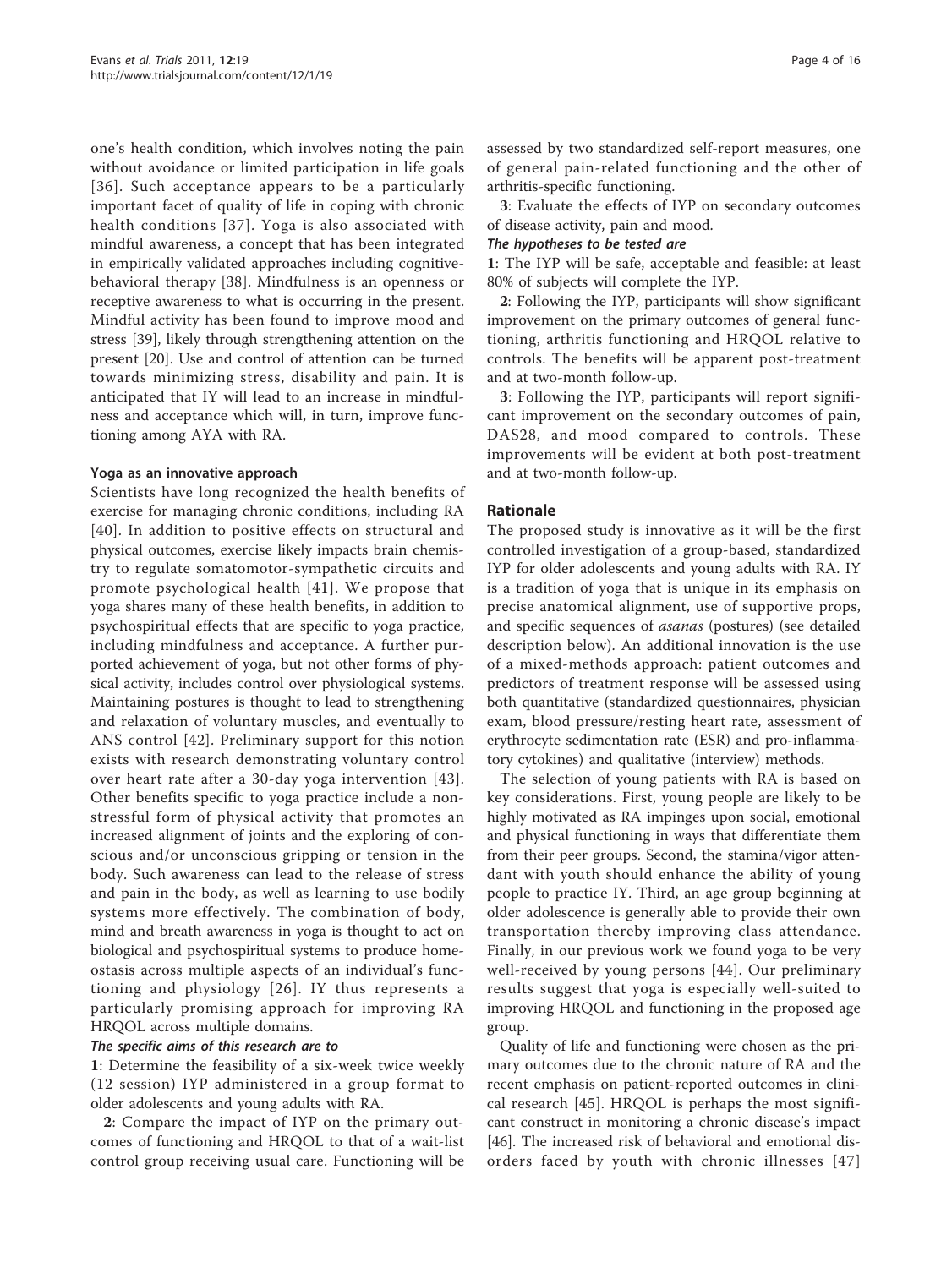underscores the need to assess and improve HRQOL, including physical, emotional and behavioral functioning. We also intend to examine biomarkers of the disease, including DAS28 scores (see Secondary Outcomes below) and pro-inflammatory cytokine responses before and after the intervention. Cytokines and their receptors likely play a role in the development and maintenance of the inflammatory process in RA [[48\]](#page-15-0). Levels of interleukin-6 (IL-6) and interleukin-1 receptor antagonist (IL-1 RA) are least likely to be affected by biological agents used to treat RA and will be explored as a potential mechanism in the effect of yoga upon patient functioning.

In this study, the control condition will involve patients receiving on-going care as usual for the length of the yoga intervention. While we recognize that the control group will not account for the social aspects of the group-administered IYP, a usual care control group is necessary at this early stage of the clinical trial process. Usual care control groups are appropriate when initially testing novel interventions [[49](#page-15-0)]. If the IY program is found to be superior to the wait-list group in this exploratory study, a future large-scale study will incorporate a control condition that accounts for the social, attention and expectation effects of a groupbased intervention.

The overarching aim of the proposed study is to collect preliminary data on the feasibility, safety and efficacy of yoga for RA in patients aged 16-35 years to inform a larger clinical trial. Another key aim of this research is to develop a standardized yoga protocol that may be easily disseminated to other settings for future multi-center studies. The ultimate goal of this research is to begin building a strong evidence base for a readily transportable yoga treatment protocol that may be incorporated within the conventional clinical management of RA.

## Study design and methods **Overview**

This R21 project will consist of three phases: 1) treatment manual development; 2) initial administration and refinement of treatment; 3) a pilot study to evaluate treatment outcome compared to an attention wait-list control condition. These three phases are briefly summarized below.

## Phase one (3 months)

During this phase, the initial version of the manual will be written. Based on our preliminary studies described above, this manual will describe yoga, breath and meditation exercises that are consistent with specific needs of young RA patients. Attention will also be given to how the poses can best be modified to ensure patients' joints and areas of weakness are protected. The manual will be developed by the study yoga teacher, who will review the intervention with senior Iyengar yoga teachers. During this phase, we will also develop a protocol to evaluate IY instructors' adherence to the manual.

## Phase two (3 Months)

We will further develop the protocol by conducting an initial IY group. We will also train an additional experienced IY instructor and two assistant instructors. The two IY teachers, with their assistants, will teach a small class of 3 AYA RA patients each (total  $n = 6$ ) to refine the protocol. The purpose of the assistant instructors is threefold: to promote class safety by assisting patients safely in and out of poses and to record adverse events to bring to the attention of the Safety Board (described below); to take class attendance for determination of patient adherence; and to record the poses and modifications used in each class to be evaluated by the Board (described below) for teacher adherence to the core set of poses. The assistants will note for each student: which poses were performed, which props were used, and any difficulties experienced. Weekly team meetings chaired by the PI will be conducted to solicit suggestions on additional refinements to the protocol.

## Phase three (18 Months)

In this final phase, IY teachers will administer the IYP using the revised manual to 70 participants who will be assigned to either treatment ( $n = 35$ ) or usual care control ( $n = 35$ ). The controls will be immediately assigned to IYP at the end of the control phase (see Figure [2](#page-5-0)).

## Design

A randomized control trial (RCT) design will be used to examine the impact of IYP for adolescents and young adults aged 16-35 years with RA on the primary outcomes of general and arthritis-specific functioning, and the secondary outcomes of DAS28, pain and mood.

The overall design of the study is depicted in Figure [2](#page-5-0) below. After participants have completed the telephone screening and meet the study's eligibility criteria, they will be randomized into the IYP or usual care control group. All participants will be asked to fill out consent forms before their initial medical assessment, which includes a phlebotomy, measurement of blood pressure/ resting heart rate, and a joint count conducted by a physician who will be kept unaware of group assignment. Before the medical assessment, a research assistant will send a link to the questionnaires for participants who choose to complete them online. A hard copy of the questionnaires will be taken to the medical assessment if the participant chooses to complete the paper-based version in a private medical office.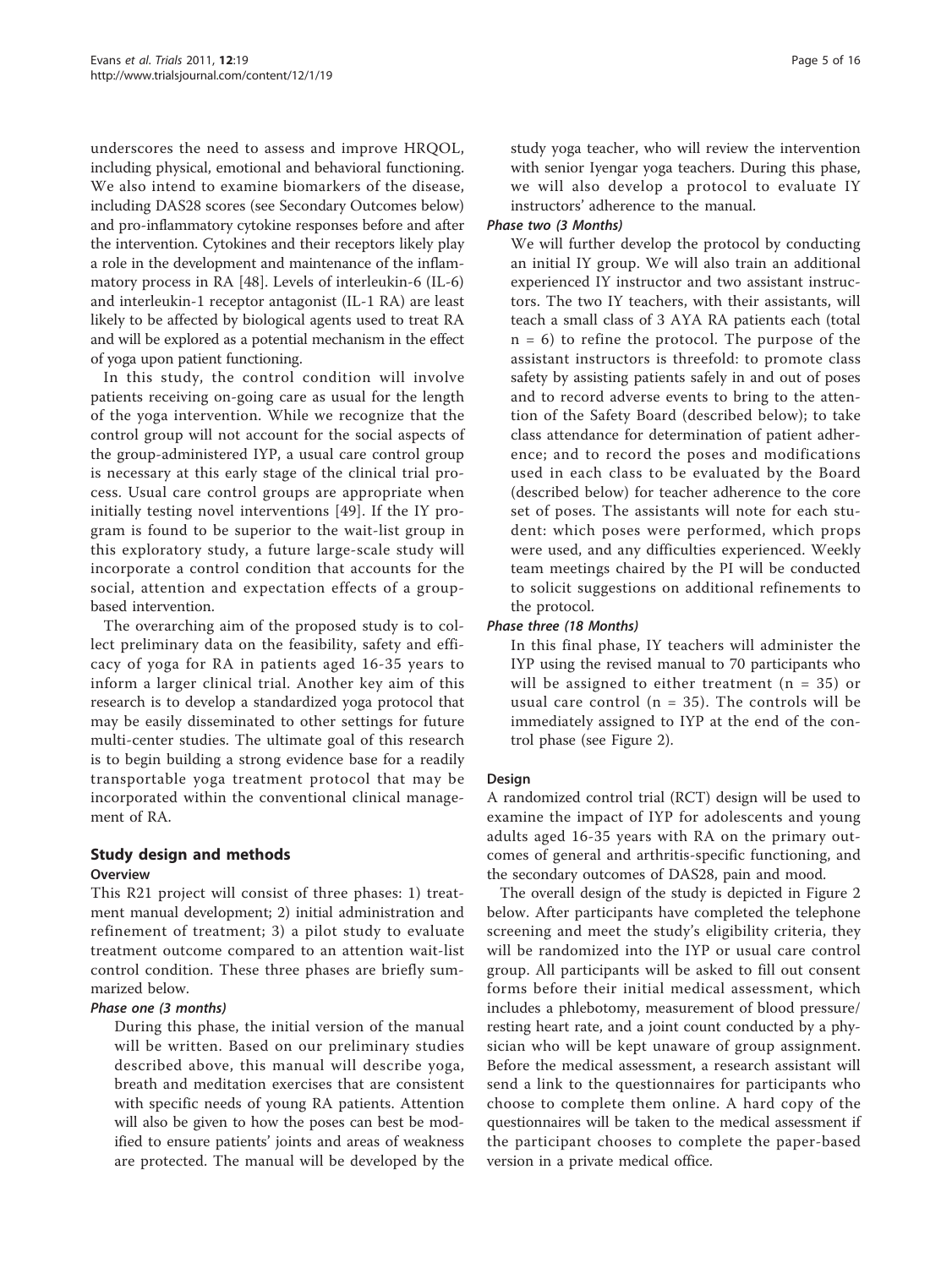<span id="page-5-0"></span>

Those assigned to the IYP will then engage in the 6-week program; they will repeat the baseline assessments immediately following treatment and again at a two-month follow-up. Patients initially assigned to the wait-list group will continue their usual care. Both the yoga and control groups will either receive weekly phone calls or e-mails to monitor symptoms, medication use and physical activity. After 6 weeks, control participants will be re-assessed to ensure that they still meet study eligibility criteria; those that continue to meet criteria will then take part in the IYP. Following the IYP, participants will then repeat the baseline assessments at post-treatment and twomonth follow-up.

## Enrollment criteria

Young women and men will be eligible for the study if they meet the following criteria:

- Age 16-35 years.
- Diagnosis of RA, according to the revised 1987 ACR criteria for at least 6 months.

• Concomitant use of disease modifying antirheumatic medications (hydroxychloroquine, sulfasalazine, methotrexate, leflunomide, etc.) and/or biologic agents (infliximab, etanercept, adalimumab, abatacept, rituximab, anakinra) is permitted provided that the dose(s) have been stable for 8 weeks prior to screening, and subjects may reasonably be expected to remain on stable doses throughout the study.

• Concomitant use of NSAIDs and low dose corticosterioids (e.g., prednisone at doses of 10 mg/day prednisone or equivalent) is permitted provided that the dose(s) have been stable for 4 weeks prior to screening, and subjects may be expected to remain on stable doses throughout study duration.

- Disease activity, as defined using a 28 joint count by  $\geq 5$  tender joints,  $\geq 5$  swollen joints, and one of the following: Erythrocyte Sedimentation Rate (ESR) ≥ 28 mm/hour, C-reactive protein (CRP) ≥ 1.5 mg/ dL, duration of a.m. stiffness  $\geq$  45 minutes.
- Able and willing to give written informed consent and comply with the requirements of the study.
- Ability to speak and understand English.

## Exclusion criteria

Patients will be excluded from the study based on the following criteria:

- Intra-articular steroid injections within 4 weeks of screening.
- Treatment with any investigational agent within 8 weeks of screening or 5 half-lives of the investigational drug (whichever is longer).
- History of drug, alcohol, or chemical abuse within 6 months prior to screening.
- Any other disease, metabolic dysfunction, physical examination finding, or clinical laboratory finding giving reasonable suspicion that might affect the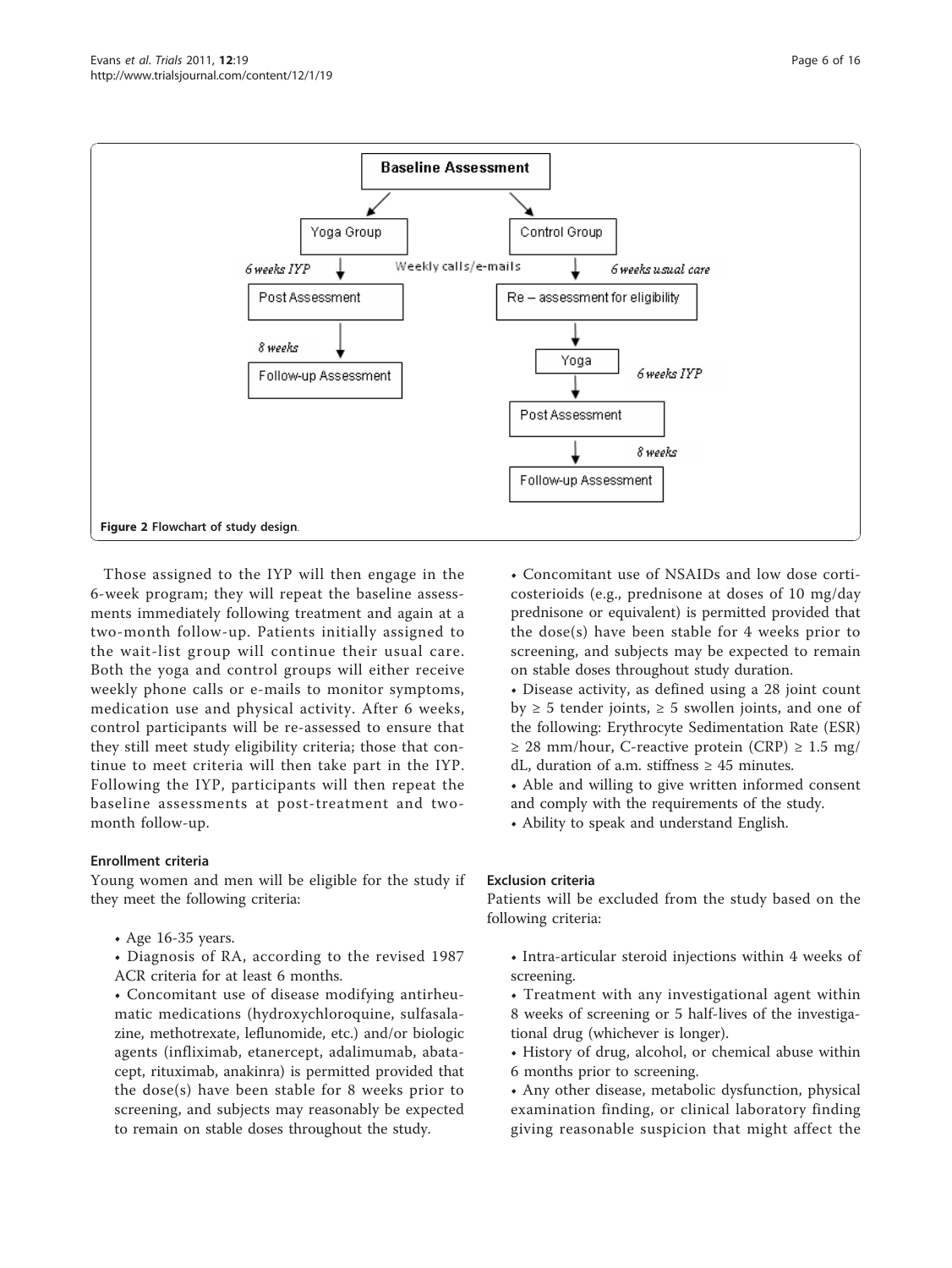interpretation of the results or render the patient at high risk from treatment complications.

• Inability to comply with study and follow-up procedures.

- Currently pregnant.
- Previous practice of Iyengar yoga within the past three months.
- Inability to speak and understand English.

According to the Power/Sample Size calculations outlined below, we will recruit 35 patients each for the IYP and control conditions. After accounting for our projected attrition rate of 20%, we estimate there will be roughly 28 treatment completers in each condition. To accommodate 56 participants during the 36-month study period, we plan to conduct 4 initial IYP groups and 4 initial control groups, with approximately 8 patients in each group.

#### Sample Size Determination and Power Analysis

A power analysis was conducted to determine the appropriate sample size. Using a pre-test post-test for randomized groups, calculating power of the interaction of treatment by time, the sample size estimate is a total sample of 54, or 27 subjects per group (at a 0.05 significance level, 80% power for a medium effect size). We calculated a medium effect size given that our recent single-arm pilot study found an effect size of .46 (Cohen's d) for the HAQ, our arthritis-specific primary outcome measure. Assuming a 20% attrition rate that is consistent with our previous yoga studies, we will recruit 35 participants for each group (total  $n = 70$ ).

#### Randomization

Before completing the baseline assessments, participants will be randomly allocated to the intervention or control group. The research team will assign the patient to the groups using randomization schedules generated by UCLA Biomathematics for group assignment in blocks of 4. As each patient is enrolled, he or she will be assigned to the next number on the list and the associated condition, yoga or usual care.

#### Recruitment

Participants will be recruited from the UCLA Division of Rheumatology, the UCLA pediatric rheumatology program, private medical offices of rheumatologists, UCLA Student Psychological Services, health newsletter ads, the young adult support network of the Southern California Chapter of the Arthritis Foundation, and community resources, such as library and other public notice boards, as well as websites, such as Craigslist. The UCLA Division of Rheumatology has a current patient population of 150 individuals with RA who are 16-21

years of age. The UCLA pediatric rheumatology program sees 100 patients with arthritis 16 years and older. Private practice rheumatologists in Los Angeles who have agreed to assist with our project can refer an additional 200 patients with RA in our targeted age range. The Southern California chapter of the Arthritis Foundation will help us recruit from their pool of several hundred RA patients who regularly receive their email announcements and mailed bulletins. In all, we anticipate being able to recruit from a pool of over 500 individuals with RA in the targeted age-range.

The project director will meet with health care providers, staff and support group leaders to inform them about the project and to ask them to distribute and post flyers about the study. The flyers will describe the project and ask interested volunteers to call the project manager to establish their eligibility. Additionally, a lay advisory board comprised of young adults with RA will be formed and consulted with in the development of recruitment materials as well as in the finalization of the protocol and research instruments.

Effort will be made to recruit the patient sample to be broadly representative of the general population of RA patients in the targeted age range. Epidemiological data suggest that the racial composition of RA in the U.S. is approximately 84.4% non-Hispanic whites, 8.3% non-Hispanic blacks, 2.3% Mexican American and 5% other [[50\]](#page-15-0). Women are between 60-75% more likely to experience RA than men [[50,51\]](#page-15-0). We will also attempt to recruit patients to reflect the demographic composition of the Greater Los Angeles area which is estimated to be approximately 75% White, 13% Asian, 10% African-American, 1% American Indian/Alaska Native, and 1% Native Hawaiian/Other Pacific Islander; ethnic makeup will be 45% Hispanic and 55% Non-Hispanic.

#### Intervention

#### Iyengar Yoga Program (IYP)

IY is a traditional form of yoga taught in the lineage of BKS Iyengar, who is known for his prominent texts on yoga and innovative teaching techniques. Iyengar has developed specific methods of teaching therapeutic yoga practices to people with health problems [[52](#page-15-0)-[54\]](#page-15-0). IY is an ideal form of activity for people with RA, as the emphasis on alignment in this practice protects joints, is unlikely to irritate inflamed joints and involves sufficient movement to tap the beneficial effects of exercise. Young RA patients with fatigue, restricted motion and painful joints can perform postures with the support of props (blocks, bolsters, chairs, straps and blankets) that allow postures to be held without stress. Yoga postures are designed to promote circulation, stimulate the hormonal system and circulate lymph through body position and muscle activity. The use of props allows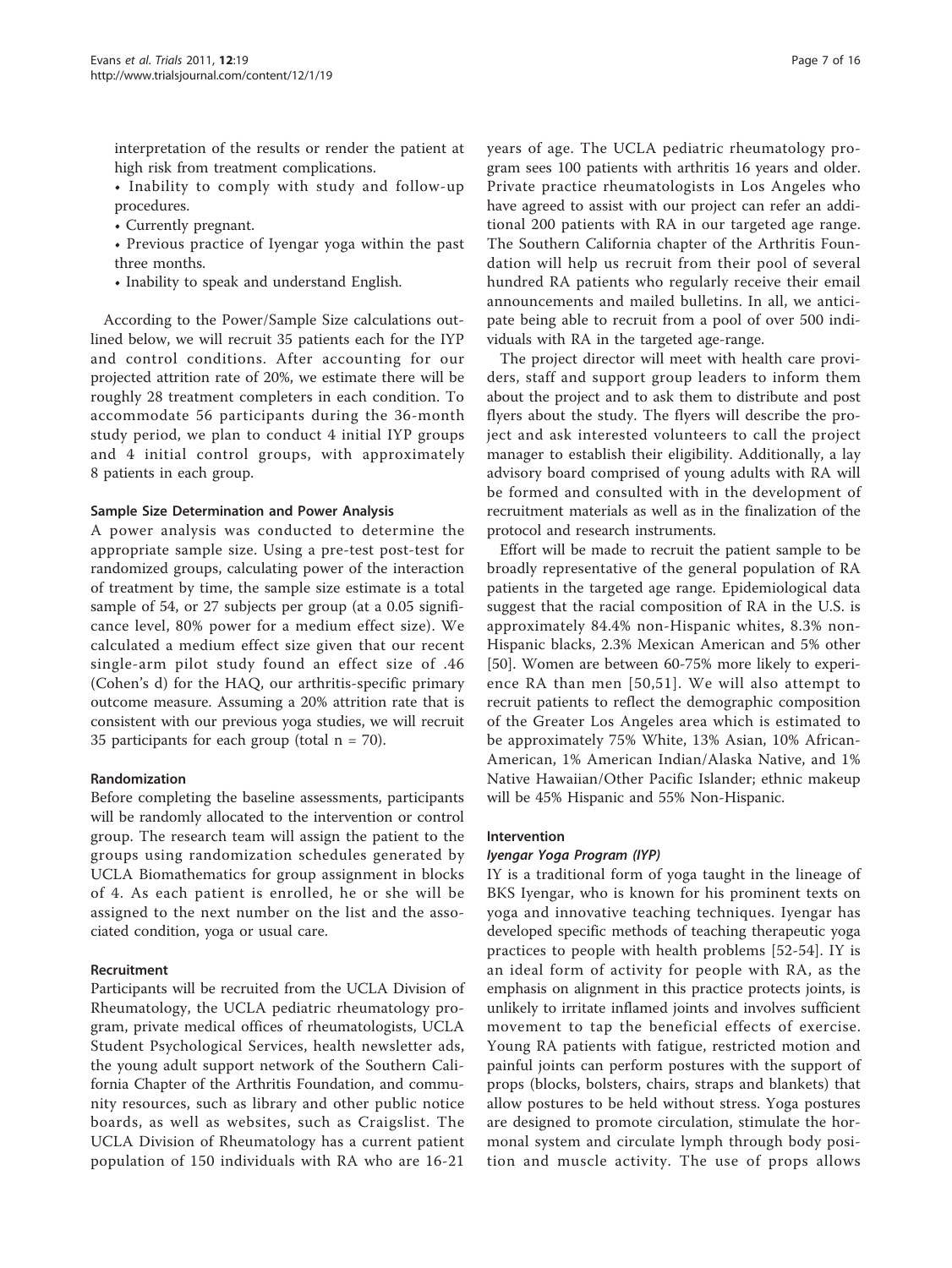inverted postures to be held for long periods of time without fatigue so that the lymph is well circulated without strain. Challenging back bending postures designed to stimulate the adrenal glands can also be held for longer periods of time with the support of props. The poses to be included in this intervention are based on the teachings of BKS Iyengar. The poses include supine poses, passive backbends, standing poses, seated poses, forward bends and supported inversions. All will be done with use of props as needed (see Figure 3).

Yoga taught in the Iyengar tradition is known for an extensive teacher training program. Iyengar teachers study for at least seven years before being certified to work with students who have therapeutic needs. They must pass several certification tests before an impartial national board. These tests include teaching, performance of poses and breathing techniques, anatomy and therapeutic sequences. Because of this training, IY teachers across the country and around the world can accurately reproduce the IYP in this study.

The proposed IYP will be administered twice a week for 1.5 hours duration per session for 6 weeks. Due to the extensive time commitment required for the IYP, there will be no instructions for home practice, but neither will participants be discouraged from practicing at home. At the end of the 6-week IYP, those participants who ask for referrals to IY studios/teachers in the community will be given a list of referrals. All home practice as well as post-IYP yoga classes will be monitored during the weekly phone calls/e-mails and at the post-treatment and follow-up assessments; the extent of home practice will be evaluated in the analyses for its potential impact on outcome.

Should subjects experience a flare-up during the IYP, the research team will consult with the patient's rheumatologist and a modified version of the IYP will be offered to the subject consisting of restorative poses that do not place strain on the affected joints.

ropes and block

#### Treatment administration

As illustrated in Figure [4,](#page-8-0) two streams of yoga classes will run concurrently to minimize the overall length of the study and to maximize the likelihood that yoga classes will be convenient for patients' schedules. For example, Stream 1 classes will be held on Mondays and Wednesdays, while Stream 2 classes will be held on Tuesdays and Thursdays. Stream 1 and Stream 2 will comprise the first Wave of patients (Wave 1). Upon the completion of Wave 1, a second wave of patients (Wave 2) will consist of two additional Streams of classes. A make-up class will be scheduled each week for any patient not able to attend their usual session. Thus, all patients should be able to receive the full course of IYP since classes will be run 5 days per week (e.g., make-up classes held on Fridays). We will make note of how many make-up classes each patient attends and test for possible differential effects due to missing regular classes. Patients in the control groups will be given the opportunity to take part in the IYP at the end of the 6-week control period. To increase patient safety and accurate practice of poses, IY classes will hold a maximum of 9 patients.

#### Usual care control

Patients initially assigned to this condition will be instructed to continue with their on-going medical care. During the control period, these patients will be telephoned or emailed by study personnel to complete the weekly monitoring form (described below) to monitor symptoms, functioning and mood.

#### Primary outcomes

1. Health Related Quality of Life - Short Form-36 (SF-36) [[55\]](#page-15-0) is a generic core HRQOL measure yielding an 8-scale profile of functional health and well-being. The SF-36 performs comparatively better than other HRQOL measures in terms of reliability, validity and lightness of respondent/administrative burden [\[56\]](#page-15-0). It

and blankets



Figure 3 Selected yoga poses.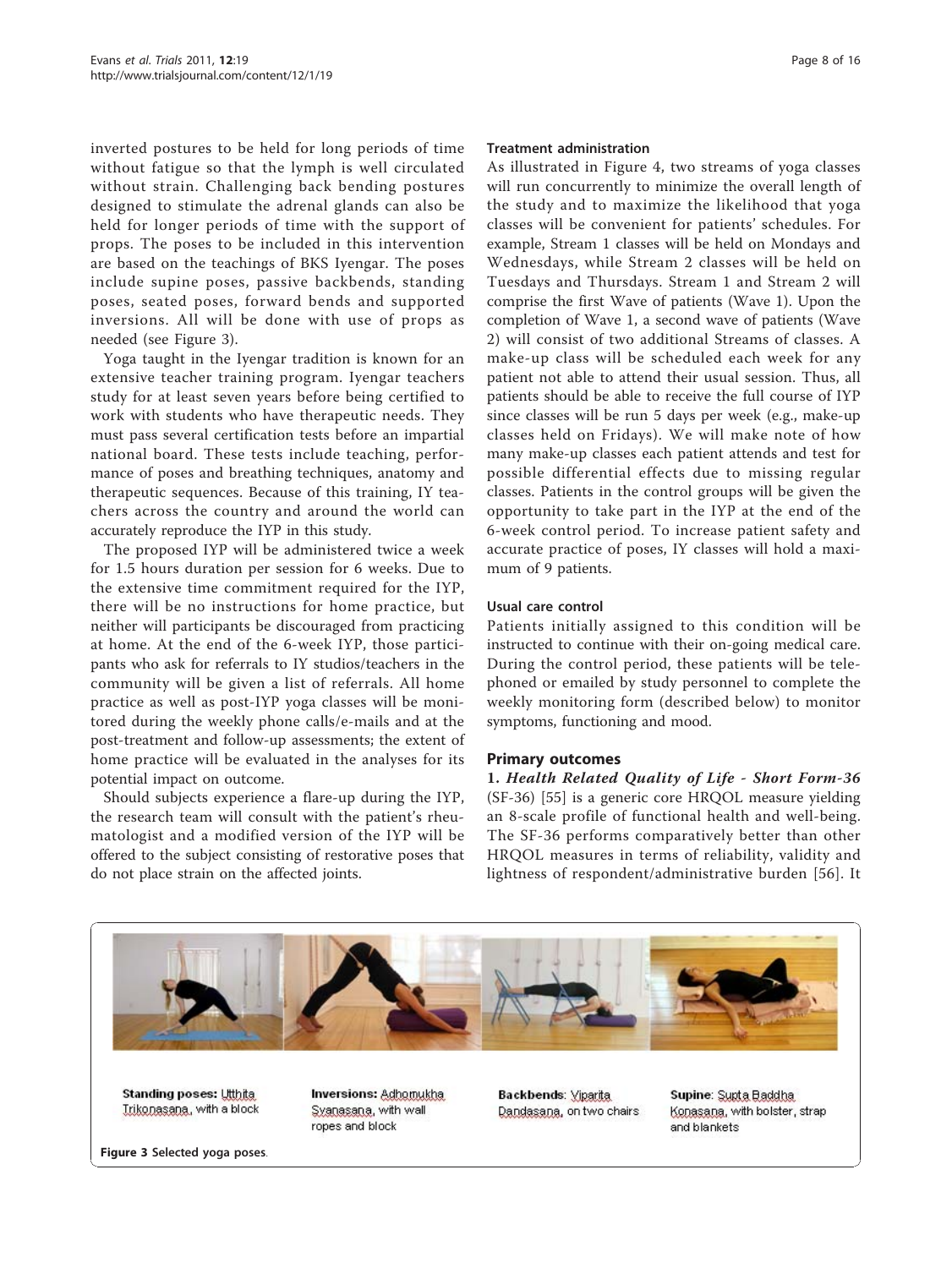

<span id="page-8-0"></span>

can be completed in 5-10 minutes and has been used with children as young as 10 years of age [[57\]](#page-15-0).

2. Pain-related functioning will be measured by the Pain Disability Index (PDI) [[58\]](#page-15-0). The PDI assesses the impact of pain on ability to participate in basic life activities, including social activity, sexual behavior, self-care and life-support activity. The PDI has been used with patients as young as 15 [[59](#page-15-0)]. Good internal reliability  $(\alpha = .82)$  and validity have been reported [[58,60\]](#page-15-0). It takes less than 5 minutes to complete.

3. Arthritis functioning will be assessed with the Health Assessment Questionnaire (HAQ) [\[45\]](#page-15-0). Items include questions about dressing and grooming, rising, eating, walking, hygiene, reaching, grip and activities. The HAQ is one of the most widely recognized measures of patient functioning, with acceptable reliability and validity [[45\]](#page-15-0). It has been used successfully with adolescents as young as 13 years of age [\[61](#page-15-0)].

## Secondary outcomes

1. Disease Activity Scale (DAS) 28 is a combined index that measures disease activity in patients with RA and remains a more thorough, established alternative to standard medical exams. This index includes a 28 tender joint count, 28 swollen joint count, Erythrocyte Sedimentation Rate (ESR) and general health assessment using a visual analogue scale. The ESR indirectly measures inflammation in the body and involves collecting blood samples, which will be performed by a qualified phlebotomist.

2. Pain will be measured with a numeric rating scale (NRS) that asks on a scale of 0 (no pain) to 10 (worst pain possible), what is your current level of pain?

3. Mood will be evaluated using the Brief Symptom Inventory 18 (BSI-18) [[62](#page-15-0)]. Respondents rate how often they have experienced anxiety, somatization and depressive symptoms within the past 7 days on a 5-point Likert scale ranging from 'Not at all' to 'Extremely.' The BSI-18 has shown adequate to good internal consistency ( $\alpha$  range = .74 - .89) and validity [[62\]](#page-15-0). The BSI-18 requires a  $6<sup>th</sup>$  grade reading ability and takes approximately 4 minutes to complete.

## Exploratory variables

1. Blood Pressure and Resting Heart Rate will be taken at each medical assessment to evaluate changes in autonomic nervous system activity using a non-invasive, portable, digital blood pressure monitor. A mean blood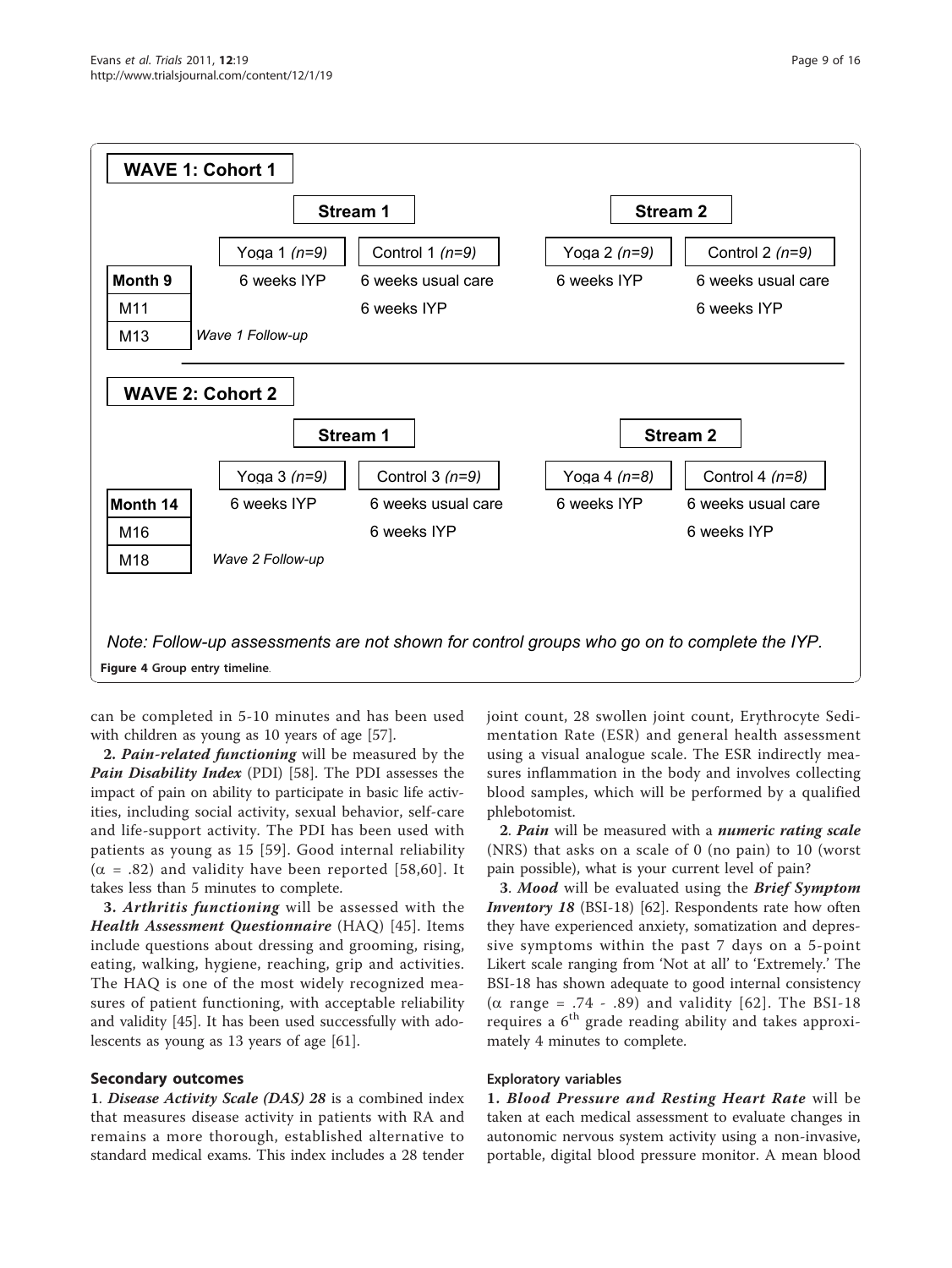pressure/resting heart rate value will be derived by taking 2 readings, each 1 minute apart.

2. Cytokine Assays will be collected from subjects before and after the intervention, at the same time that the blood draws for ESR will be carried out. For the evaluation of pro-inflammatory cytokines, interleukin1 receptor antagonist (IL-1 RA), interleukin-6 (IL-6) and isolated PBMC will be incubated with LPS (500 μl) to yield a final concentration of 5 μg/ml (Ackerman et al., 1998). This dose of LPS has been found to yield optimal production of IL-1, and IL-6 following a 48-hour incubation. Concentrations of these pro-inflammatory cytokines from stimulated cell cultures will be determined by ELISA (R & D Systems). For IL-6, the ELISA intraassay CV% is 3.1, inter-assay CV% is 2.5, sensitivity <0.7 pg/ml; for IL-1, the intra-assay CV% is 2.3, inter-assay CV% 4.1, sensitivity <1.0 pg/ml. For these assays, we will use high sensitivity kits. The subjects will be brought to a hospital laboratory where a trained phlebotomist will conduct the blood draws needed to assess disease activity in participants. For participants in the intervention group, these blood draws will be performed during a baseline assessment and again at the end of the yoga intervention. Wait-list controls will have their blood drawn at study entry, as well as before and after the yoga intervention.

3. Arthritis Self-efficacy Scale (ASES) [[63\]](#page-15-0) is designed to assess arthritis patients' beliefs that they can perform specific tasks or behaviors to cope with the consequences of chronic arthritis. The scale has 20 items to measure three subscales: pain, function and other symptoms. Reliability is good ( $\alpha$  range = .76 -.89). The scale takes approximately 5 minutes to complete.

4. Coping Strategies Questionnaire (CSQ) [[64](#page-15-0)] is a 42-item checklist measured on a 0-6 Likert scale designed to measure coping in relation to pain. Validity and reliability has been supported in a number of different pain populations, including arthritis patients [\[64-67](#page-15-0)]. A child version of the scale (CSQ-C) [[34\]](#page-15-0) has been validated and will be used for patients aged 16-20 years. The questionnaire takes approximately 10-15 minutes to complete.

5. The Chronic Pain Acceptance Questionnaire (CPAQ) [[68\]](#page-15-0) is a 20-item measure with two subscales: Activity Engagement assessing patients' participation in activities regardless of pain and Pain Willingness, assessing absence of attempts to control or avoid pain. The CPAQ has acceptable reliability ( $\alpha$ =.78-.82) and validity [[68](#page-15-0)]. It takes approximately 5-10 minutes to complete and is suitable for older adolescents as young as 16 years of age.

6. Pittsburgh Sleep Quality Index (PSQI) [[69](#page-15-0)] assesses subjective sleep quality over the past month.

This 19-item index measures seven components: subjective sleep quality, sleep latency, sleep duration, habitual sleep efficiency, sleep disturbance, use of sleeping medications and daytime dysfunction. Individual component scores or global scores ranging from 0-21 can be evaluated with higher scores indicating poorer sleep quality. The overall reliability coefficient (Cronbach  $\alpha$ ) is 0.83 and test-retest reliability has a Pearson correlation of 0.85. The index can be completed in less than 5 minutes.

7. Functional Assessment of Chronic Illness Therapy Fatigue Subscale (FACIT-Fatigue) [[70](#page-15-0)] includes 13 items that assess physical and functional consequences of fatigue. Scores range from 0-52 on a reverse 4-point Likert scale, with higher scores indicating less fatigue. The FACIT-Fatigue has excellent test-retest reliability  $(r = 0.90)$  and internal consistency ( $\alpha = 0.93$ -0.95).

8. Mindfulness will be assessed using the Five Factor Mindfulness Questionnaire (FFMQ) [[71,72](#page-15-0)], a 39-item self-report measure derived from a factor analysis of items from previously developed mindfulness questionnaires. Items are rated on a Likert scale ranging from 1 ('never or very rarely true') to 5 ('very often or always true'). There are five subscales relating to the five facets of mindfulness: Observe, Describe, Act with Awareness, Nonjudging and Nonreactivity. The FFMQ has been shown to have good internal consistency, with alpha coefficients ranging from .75 to .91, and relationships between the facet scales and other variables are consistent with predictions in most cases. It has been used with high school-aged students previously [[73\]](#page-15-0). It takes less than 10 minutes to complete.

**9. Medication use** will be assessed during the patients' weekly phone call/e-mail during which the Weekly Monitoring Form will be administered. These weekly forms will be used to gather ratings of patients' pain, fatigue, anxiety and depression using 0-10 scales; we will also assess the extent of physical activity during the past week and the extent (i.e., frequency/duration) of any home practice of yoga.

A weekly monitoring form will include specific questions about functioning, mood, pain, improvement, activity and medication use. The form is an important tool as patients' self-reported functioning will form the basis for understanding the action of yoga over time on symptoms. Thus, responses to the form will be used to determine the minimum and maximum number of yoga sessions needed to produce change. For participants who prefer completing this form online, an online link will be sent to them each week. Otherwise, the form will be telephone-administered by a trained research assistant once a week for two weeks preceding the intervention to ascertain baseline functioning, and then once a week during the intervention and control periods.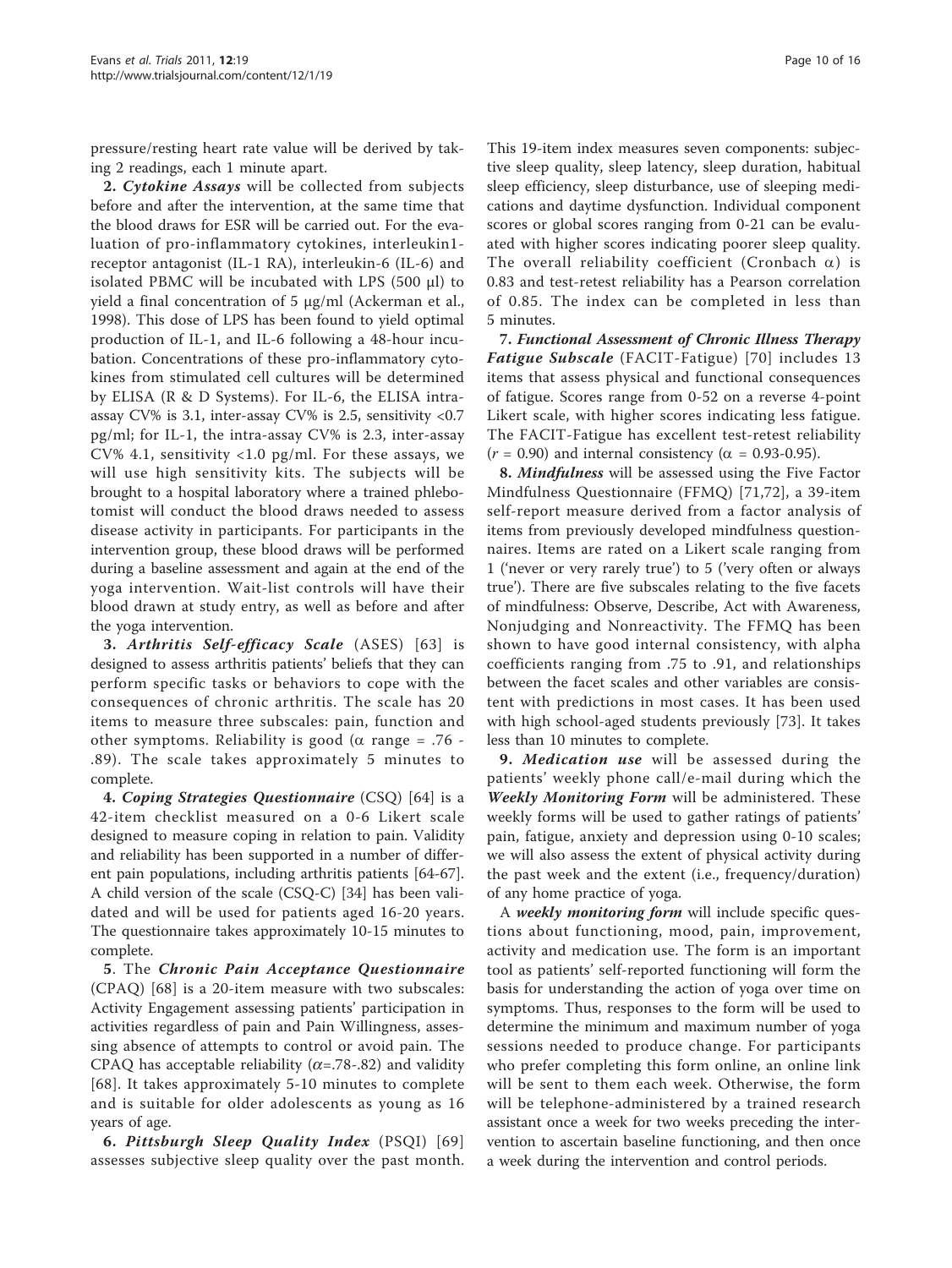## Qualitative measures

While the quantitative data we propose to gather and analyze should provide us with valuable information as to the extent to which the IYP is impacting quality of life and ability to function, qualitative interview data should also serve to elucidate the quantitative data and help us to tease out the nuances of the findings. That is, we expect the semi-structured interviews to yield a rich source of information that provides us with a more comprehensive picture of the issues facing RA patients and the process by which the yoga practice changes their daily lives. Specific topics to be covered will include: the nature of their symptoms and the life domains they affect; how specifically and the extent to which these life domains are impacted; the patients' attempts at self-management of the symptoms; the strength of their social networks and the impact of the symptoms on these networks; and their perceptions of the yoga program. Interviews will be conducted at the end of the intervention by a social scientist experienced in the design, collection, and analysis of qualitative data.

## Data analyses

#### Quantitative statistical analysis

After the data have been entered and cleaned, the statistical plan will unfold in two stages. The first stage will involve assessing outcome measures for reliability and general integrity (e.g., distribution characteristics) to ensure that appropriate techniques are applied during data reduction and model testing. The second stage will consist of: 1) descriptive procedures to detail the dataset, and 2) primary analyses to answer the research questions forming the basis of this proposal.

Each stage of data analysis detailed below will initially be carried out separately for younger (16-18 yrs) and older (19-21 yrs) sub-groups. If no differences are found on analyses, the groups will be combined.

#### Preliminary analyses

Once the data set has been cleaned and examined for skewness and missing data, exploratory data analyses will be conducted using univariate methods to describe the variables of interest and bivariate techniques to characterize their interrelationships within our sample. Continuous variables will be summarized over time in each group using means and medians and we will also report their range, interquartile range and standard deviations. Cross tabulated frequencies will be given for all discrete variables by group and time. Results from these descriptive analyses will be used to guide the primary analyses by providing information about potential problem measures (e.g., heavily skewed distributions) or problematic variable relationships (e.g., highly correlated predictors) and will help determine if transformations of some outcomes are possible in order to use parametric methods. We will test for baseline between-group differences in the outcome measures. Any variables found to vary significantly by group will be included as covariates in primary and secondary analyses. This will also serve to verify that the randomization was successful.

Missing data will be handled using multiple imputation [[74\]](#page-15-0) using the SAS routines PROC MI (20 imputations) and PROC MIANALYZE (to combine estimates). The imputation process is fostered by including additional variables (not part of the intended analytic model) that are highly correlated with variables that have missing data or that are associated with the probability that those variables have missing data. Such covariates (used in imputation only) will vary from analysis to analysis and their viability will be evaluated by preliminary analysis (e.g., zero-order correlations with variables with missing data) and their impact on the imputation model (e.g., change in standard errors of imputed variables). Multiple imputation has been shown to perform well with small samples [[74\]](#page-15-0).

For Hypothesis 1: The IYP will be safe, acceptable and feasible: more than 80% of subjects will complete the training program, we will examine the frequencies of drop-outs for the IYP and control groups. We will compare attrition rates between the groups; we will also compare demographic characteristics and baseline values of functioning between those who complete the protocol and those who do not. If drop-outs are random, then the results may be considered unbiased. If drop-outs are not random, we will comment on the direction and magnitude of potential biases.

#### Primary analyses

To test *Hypothesis* 2: Participants in the IYP will demonstrate significantly greater improvement in HRQOL and functioning compared to controls. The primary outcomes include the SF-36, PDI and the HAQ. Two sets of analyses will be conducted. The first set of analyses will compare the initial yoga and control groups immediately after the IYP and control phase, respectively. Separate mixed group (yoga vs. control) by time (baseline vs. post-treatment/post-control) repeated measure analysis of variance (ANOVA) will be conducted on the primary outcomes, or the non-parametric equivalent (Friedman procedure), in the event the assumptions for parametric analyses are not met. We will use the Tukey-Fisher criteria for post hoc mean/ median comparisons under the ANOVA or Friedman model. Consistent with **Hypothesis 2**, we expect a group by time interaction wherein the yoga group will report improved functioning from baseline to post-treatment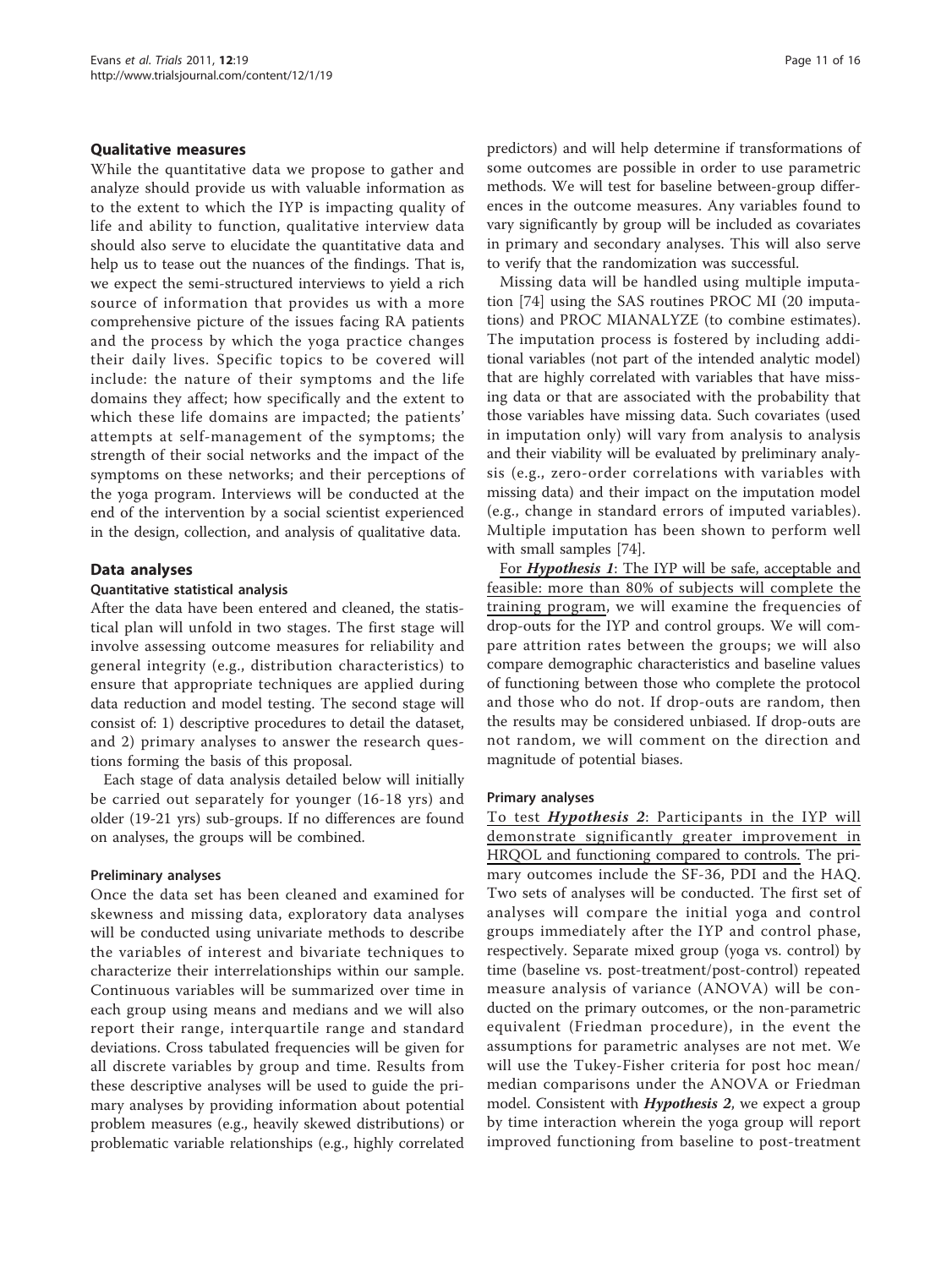compared to the control group. The second set of analyses will assess maintenance of treatment gains during the follow-up period. If yoga and control groups do not differ significantly on SF-36, PDI and HAQ scores at baseline, then data from the two groups will be combined in order to maximize power. If groups differ at baseline, each group will be analyzed separately. Changes in SF-36, PDI and HAQ scores across baseline, post-treatment and follow-up will be evaluated using separate within-group repeated measures ANOVAs; Friedman's procedure will be used if parametric assumptions are not met. Consistent with Hypothesis 2, we expect significant improvements in functioning scores from baseline to post-treatment, persisting at follow-up.

We will also conduct an *intent-to-treat (ITT) analy*sison primary outcomes to confirm our findings in completers by including all participants who enrolled in the study, using the last observation carry forward approach. Participants who drop out will be included in the analysis by utilizing outcome scores before attrition.

## Secondary analyses

To test Hypothesis 3: Participants in the IYP will report significantly less pain, improved joint count, and mood compared to controls. The same methods used for the primary analyses will be used for the secondary analyses on pain intensity (averaged across the weekly NRS ratings taken during the initial 6-week IYP/control period) and mood. Consistent with *Hypothesis 3*, we expect that the yoga group will evidence greater improvements on these measures over the 6-week treatment period relative to controls. We will also conduct similar withingroup repeated measures analysis, as described in the primary analyses above, to examine changes in the secondary measures from baseline to post-treatment and follow-up. Consistent with **Hypothesis 3**, we also expect that benefits will be maintained over the two-month follow-up period.

## Exploratory analyses for potential mediators and moderators

We will also examine potential mediators and moderators of treatment outcome. Regression analyses will be conducted to determine whether sociodemographic or clinical characteristics mediate or moderate treatment outcome. We will follow the procedures outlined in Cohen and Cohen [[75](#page-15-0)] to calculate residualized change scores for the SF-36, PDI and the HAQ. Multiple regression analysis will then be conducted with outcomes separately; change scores (baseline minus posttreatment) will be regressed onto a set of predictor variables including group (yoga vs. control), the mechanism of interest (e.g., self-efficacy) and the interaction between the mediator/moderator and group. A significant interaction term indicates moderation [[76](#page-15-0)] and post-hoc analyses will be conducted to examine the moderator variables. If evidence of mediation is found using the traditional Baron and Kenny approach, the Sobel test, a statistical test for mediation will be conducted to yield a more precise picture of mediation. Exploratory analyses will be conducted in the data derived from the weekly monitoring forms; for example, we will examine whether changes in overall physical activity may moderate treatment outcome.

## Qualitative analyses

Digitally recorded qualitative data will be transcribed and entered into computer files. Data in these forms consist of large verbal texts that must be interpreted, organized, and summarized using a text-based analysis technique. The technique most appropriate to our data and research goals is ethnographic content analysis (referred to as template text analysis by Crabtree and Miller, 1992) because we wish to systematically integrate it with the close-ended HRQOL and functionality data. This technique involves the creation of a codebook based on variables identified by the researcher as relevant to the research questions and goals. Texts are read and codes are assigned to relevant portions of the text and entered. The process is iterative, however, and code categories are revised, expanded, and created as research progresses. This requires that coding proceeds from the very beginning of the research and updating of previously coded materials is carried out as the coding is refined.

We will employ Dedoose, one of the most effective qualitative data analysis tools currently available. Employing a web-based interface, Dedoose was designed primarily for team-based research projects and includes features that allow for efficient coding, integration with categorical and scale data, and database searching and retrieving. Unique to Dedoose is the ability for research team members with security clearances from the PI to access the data. All transfer of project data is encrypted for security. Further, the process of identifying and exploring coding patterns is automated via easily generated tables and user-defined output is available at any time in MS Word or Excel formats.

The process of coding allows for the thematic analysis of data. To address inter-rater reliability concerns, we will use multiple coders and measure intercoder agreement (the extent to which a group of individual coders concur in their identification of themes and codes). Thus, we will be able to ensure a high level of reliability in our qualitative data analysis.

#### Integrating methodologies

For this study, the qualitative interviews derive a number of themes from the HAQ and the PDI. Our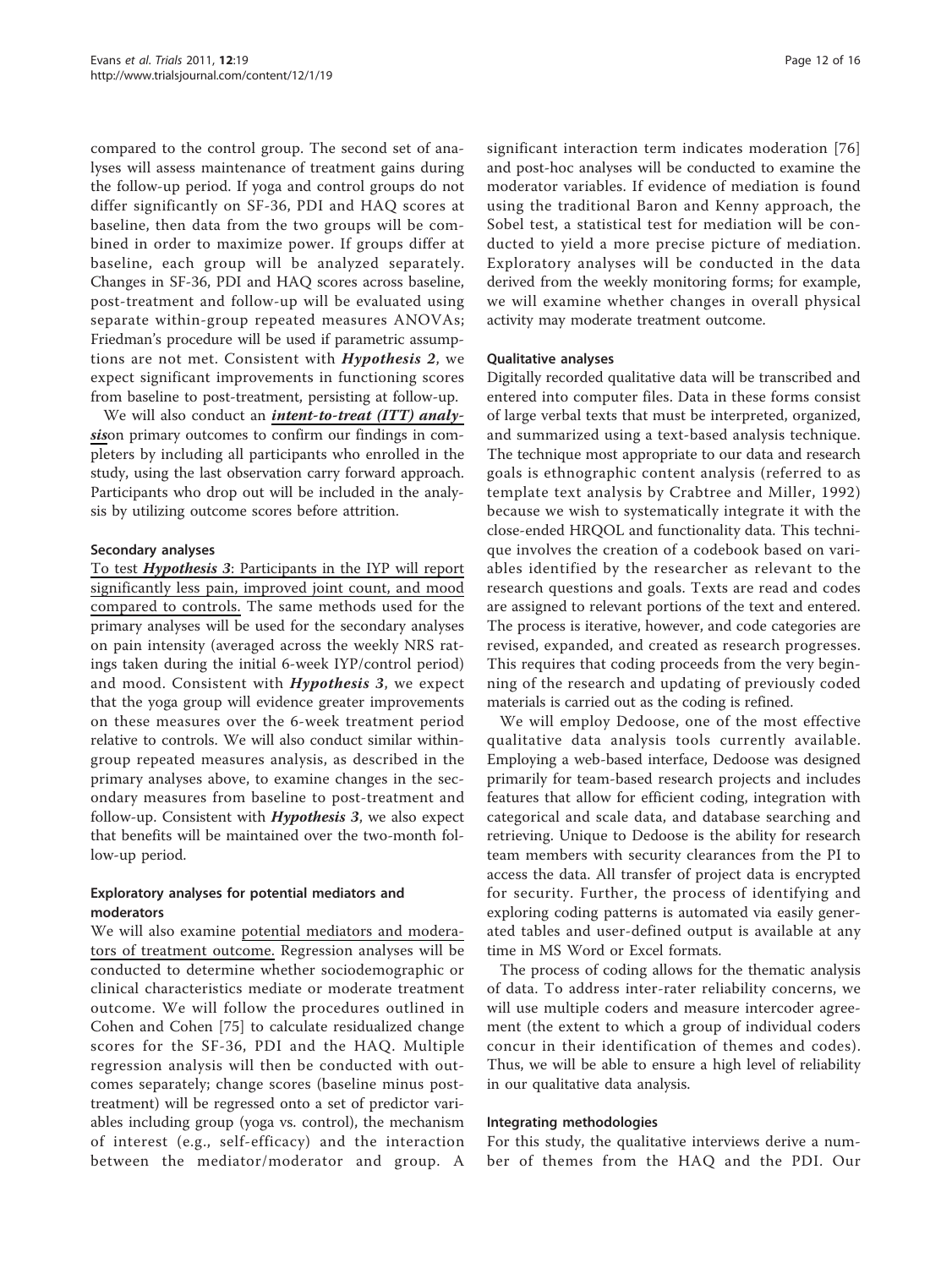intention in doing so is to delve into how pain limits the HRQOL of young people with RA in much greater depth than the quantitative measures alone allow and to triangulate the findings. The qualitative instrument seeks to capture in detail the nuances of the impact of RA on the respondents' life experiences in seven domains: 1) family/home responsibilities, 2) recreation (hobbies, sports), 3) social activity, 4) occupation, 5) sexual behavior, 6) self-care, and 7) life-support activity (eating, sleeping, breathing). We will explore in detail the nature of the subjects' symptoms and what life domains the symptoms affect, how specifically these life domains are impacted, the patients' attempts at selfmanagement of the symptoms, impact of the symptoms on these networks, and the patients' perceptions of the effects of the yoga program.

The integration of qualitative and quantitative methodologies represents a promising, though largely underutilized, avenue for researchers. An emergent and compelling body of literature supports the value of mixed methods [\[77](#page-15-0)-[80](#page-15-0)] and suggests a panoply of means by which the techniques can be effectively combined. In this study, we are electing to administer quantitative measures as well as a qualitative measure that derives its basis from the quantitative measure in order to: a. cross-validate the qualitative and quantitative data (triangulation), b. clarify the data from one method with the data of another (complementarity), and c. broaden the depth of the data (expansion) [[79](#page-15-0)]. Overall, we intend to optimize our understanding of the effects of the IYP for this population; we believe this integrated methodological approach will yield a much richer set of data than if we were to follow either strategy alone and distinguishes our proposed study as unique.

## Protection of subjects

This study was approved by the South General Institutional Review Board within the Office of the Human Research Protection Program at UCLA (IRB Number G08-02-045-03). The study will be carried out in compliance with the Helsinki Declaration.

## Potential risks

Yoga is generally regarded as safe and adverse effects are rare, especially within the Iyengar program in which props are used for support and teachers undergo vigorous training. A number of case reports have indicated adverse events following yoga, specifically, the presence of subcutaneous emphysema [[81](#page-15-0)] and shortness of breath and chest pain [[82\]](#page-15-0). However, these events were in response to intensive pranayama, or breathing exercises, with the shortness of breath case experiencing difficulty following kapalabhati pranayama, involving strong forced breaths which may push the body to

physiologic extremes [\[82](#page-15-0)]. Such intensive breathing techniques will not be used in this yoga intervention. Back bending postures, such as those used in IY can be harmful if conducted without progressive musculoskeletal actions [[83\]](#page-15-0), and great care will be taken in developing the yoga program to ensure that muscles are not stressed. A qualified assistant in addition to the instructing teacher will also be present during all sessions to ensure that patients are completing the poses correctly. Participants may feel uncomfortable disclosing personal information about their mood and symptoms on study questionnaires and during interviews. The 28 joint count medical exam and blood draws may cause some temporary discomfort at the time of examination.

## Protection against risks

The major potential risks from the yoga class are musculoskeletal strains or injuries. We will minimize these risks by conducting the yoga intervention in the safest manner possible. A progressive series of poses has been developed for this trial; this gradual progression tailored to the participants is designed to avoid musculoskeletal injury. In addition, props will be used to support participants in more challenging poses. The general safety parameters of the yoga program are: 1) heart rate will not exceed moderate training range (115 BPM) - we will ask participants to check their pulse at the end of each yoga session during a timed one-minute period and to report their heart rate; 2) attention will be paid to spinal safety; 3) balance will be carefully monitored (e.g., chairs are used to assist balance as needed). Students will be given modifications of postures using props to accommodate for individual differences and limitations, and receive individual attention if postures are too challenging. An assistant will work with the experienced IY teachers during all classes and will observe for any difficulties and assist participants as needed.

To minimize any potential risks or discomfort associated with study assessments, all assessments will be conducted in a private room. Participants will be encouraged to raise questions or concerns at any time and be reminded that they may withdraw at any time without penalty. A trained phlebotomist will collect all blood samples and a rheumatologist will conduct the medical exams.

Confidentiality will be maintained by the use of unique identification numbers. All data and participant lists will be kept in locked file cabinets with access restricted to research staff. All data forms will have subject ID only. No data on individuals will be published. All hard copies of the data will be kept in locked file cabinets, even after the completion of the study. Data obtained from participants will be stored in a computer database, which will be password accessible only.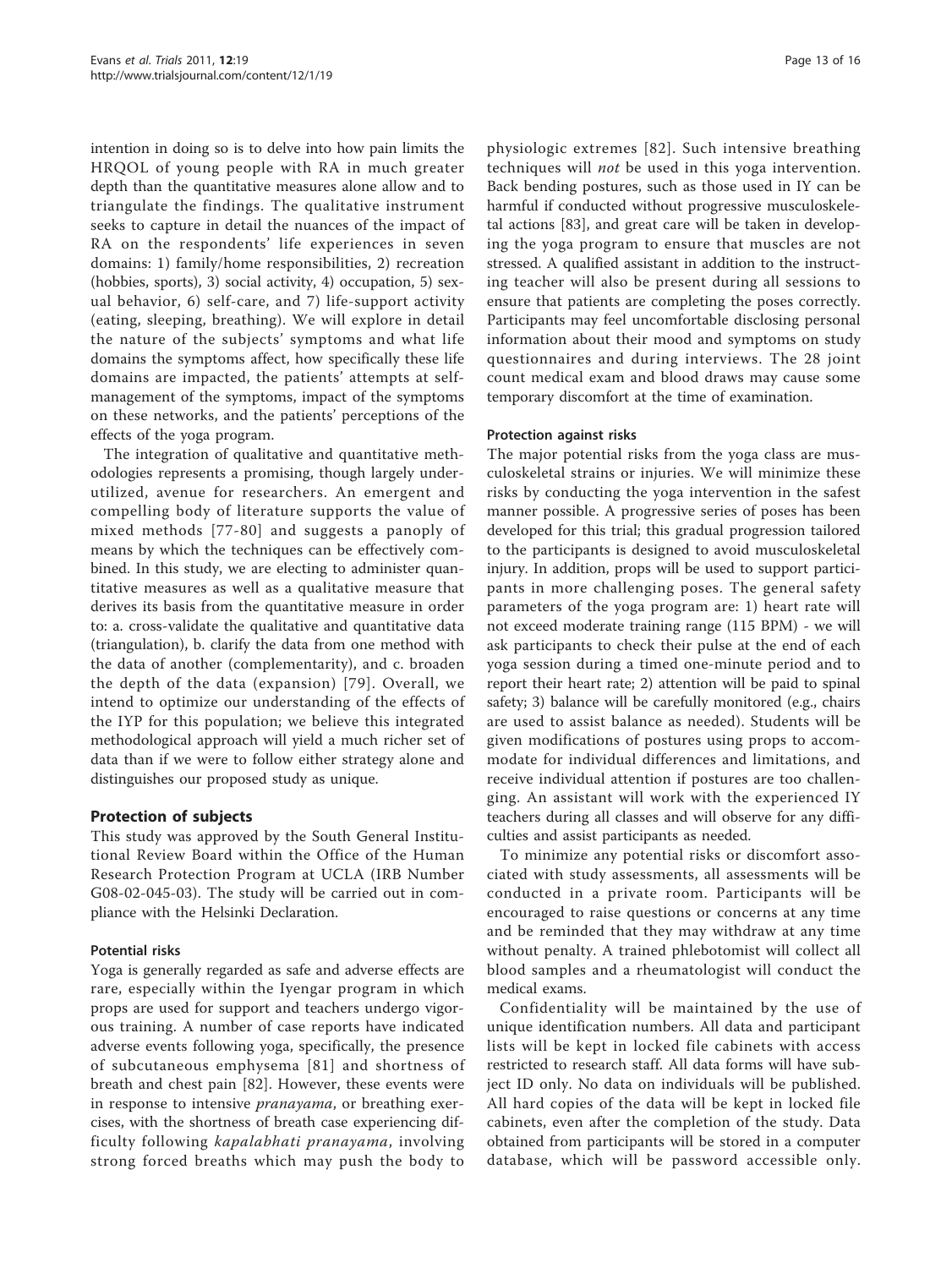Password-protected access will be given only to the principal investigator and co-investigators on the study. Electronic data will be collected using a secure survey software and questionnaire tool called SurveyMonkey with many system safeguards such as password protection, IP-masking, and data encryption (Secure Sockets Layer or SSL), etc. The hypertext transfer protocol secure (HTTPS) URL provides encryption and secure identification of the server, as indicated by a lock icon, to ensure confidentiality. SurveyMonkey is one of the most common secure online questionnaire services used to survey research participants and has physical and environmental controls in place to protect data.

#### Yoga safety and adherence monitoring board

The Project Director will oversee the process of data collection and ensure that data from the medical evaluation, self-report questionnaires, and interviews are reviewed for completeness and accuracy. Reviewed data will be secured in locked file cabinets in the project offices. During each of the treatment waves, we will carefully monitor any potential threats to the safety and well-being of participants. A board will be created with the purpose of monitoring instructor adherence to the study manual and safety of patients. The Board will review the notes taken by assistants at each session for a randomly selected sample of 20% of patients, to be equally distributed across those who receive the IYP first and those who receive the control condition first. Using these notes, the Board will rate each instructor on the extent of adherence to the yoga manual. The Board will also review regular safety reports that will include information regarding recruitment, demographics of subjects, and any possible safety concerns including adverse events.

#### **Discussion**

Young people with chronic, disabling RA symptoms represent a significantly underserved population. The overarching goal of this project is to develop and test a novel prevention and risk reduction approach to improving functioning and enhancing the quality of life for this population. The data from this project will inform a larger study to conduct a more formalized and advanced trial to further evaluate the utility of IY for improving pain and functionality among RA patients. Ultimately, by amassing a strong evidence base, our IY treatment protocol may eventually become integrated into the established prevention and treatment approach for RA as well as the management of other chronic and debilitating conditions.

A number of limitations may pose challenges to carrying out the proposed study. Given that RA is more typically diagnosed in older adults, recruiting participants who meet our age criteria may prove difficult. It is possible that attrition rates will be higher than predicted. A significantly greater drop-out rate would contradict our hypothesis about feasibility and this finding would force us to reconsider our design. Another potential study limitation is possible difficulties in scheduling the IYP sessions to avoid conflict with school or work and childcare issues. Classes will be scheduled on weekends and evenings at times when the majority of participants are available to address this potential difficulty. Participants will also have the opportunity to attend one make-up session if they miss any regular group classes. Another potential limitation will be the development of an arthritic flare during the IYP or control period. If a participant develops a flare, he or she will be instructed to communicate with his or her treating rheumatologist. The principal investigator will set up a meeting with the Data and Safety Monitoring Committee, which includes a rheumatologist. The Committee will develop a modified treatment plan so that the participant can remain in the IYP and continue with the program using modified poses.

We recognize that the control group does not account for the group or social aspects of the IYP. However, we will assess the extent of the social support using qualitative methods to determine the extent to which these aspects may impact outcomes. The decision to include a wait-list control group was based on the consideration that including a group-based control intervention would be premature at this early stage of the clinical trial process. We plan to explore the initial feasibility, safety and efficacy of the IYP before moving on to a large-scale clinical trial employing a group-based control condition that controls for group effects related to the IYP. It is also possible that the results of the study will reveal null findings and no significant differences will emerge between the control and intervention groups. If this is the case, analyses will be conducted to determine possible causes of negative findings. Perhaps the intervention will only be effective for a sub-group (such as young adults) or for a limited number of outcomes. These findings will, in turn, inform future investigations of yoga for RA. Even if null findings occur, post-hoc analyses will prove valuable in refining further work in this area.

Despite these limitations, our study is an innovative contribution to the field of yoga research. One of the more novel aspects of the study is that we will use a mixed methodology assessment. This approach will allow us to learn more from the participants in ways that will help ensure the success of future studies and may lead to the formulation of additional hypotheses. A key feature of this project is the building of this study within a theoretical model that will guide us in testing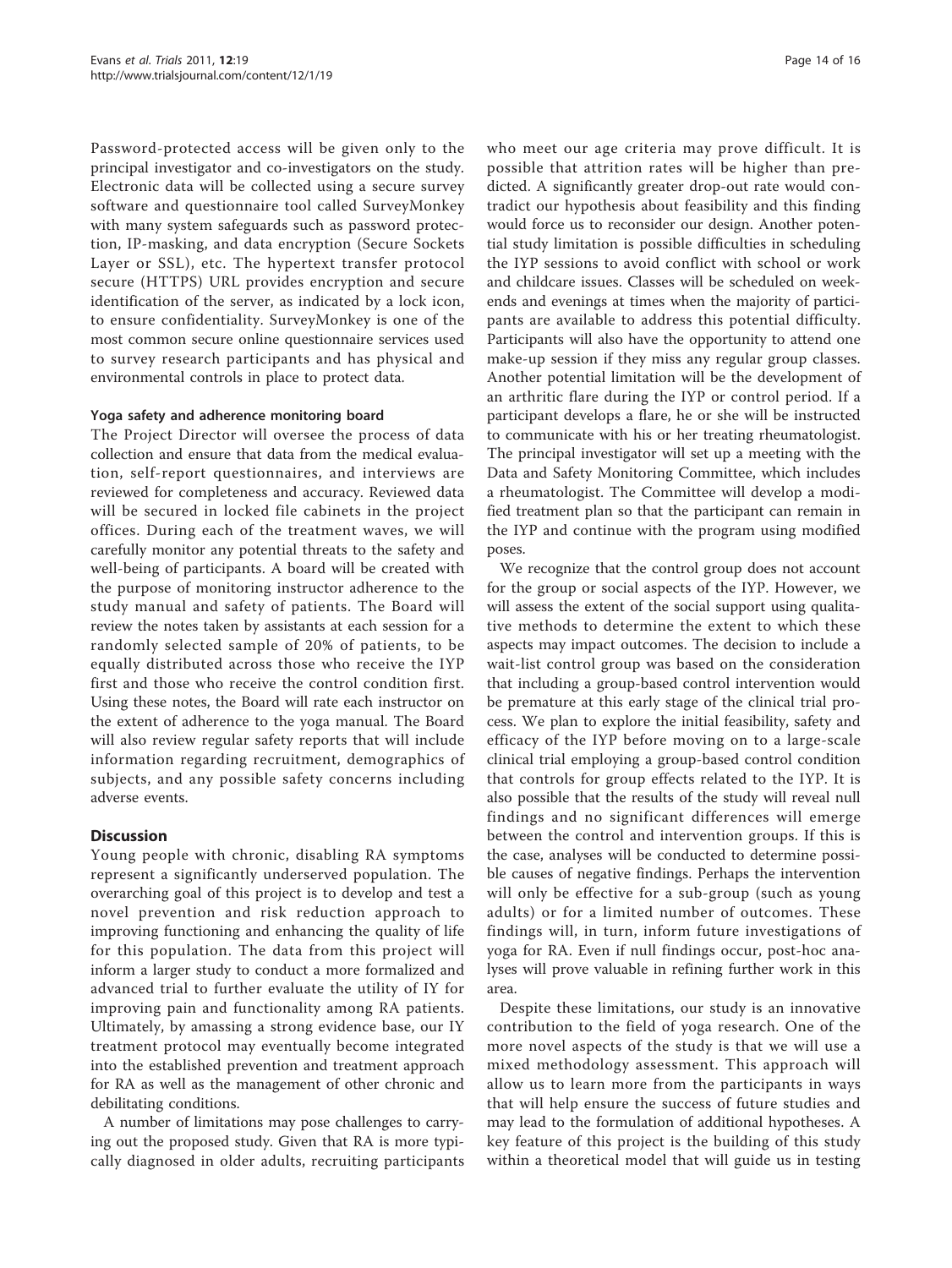<span id="page-14-0"></span>specific pathways for IY effects, including the impact of psychospiritual aspects of IY on functional and HRQOL outcomes. These analyses represent the first step in the eventual delineation of salient moderators and mediators of the effects of yoga in this population. Based on the present findings, the model can be more fully explicated and tested in multi-center studies with larger samples.

#### Abbreviations

ANOVA: repeated measure analysis of variance; ASES: Arthritis Self-efficacy Scale; BSI-18: Brief Symptom Inventory 18; CPAQ: Chronic Pain Acceptance Questionnaire; CRP: C-reactive protein; CSQ: Coping Strategies Questionnaire; DAS: Disease Activity Scale; DMARDs: disease-modifying rheumatic drugs; ESR: erythrocyte sedimentation rate; FACIT-Fatigue: Functional Assessment of Chronic Illness Therapy Fatigue Subscale; FFMQ: Five Factor Mindfulness Questionnaire; HAQ: Health Assessment Questionnaire; HRQOL: healthrelated quality of life; HTTPS: hypertext transfer protocol secure; IL-1 RA: interleukin-1 receptor antagonist; IL-6: interleukin-6; IY: Iyengar Yoga; IYP: Iyengar Yoga Program; NRS: numeric rating scale; NSAIDs: non-steroidal antiinflammatory drugs; PDI: Pain Disability Index; PSQI: Pittsburgh Sleep Quality Index; RA: Rheumatoid Arthritis; RCT: randomized control trial; SF-36: short form 36; SSL: Secure Sockets Layer.

#### Acknowledgements

This study was supported by NIAMSD grant 1R21AR057318-01. The authors would like to thank senior Iyengar Yoga teachers Manouso Manos and Patricia Walden for their support and guidance.

#### Authors' contributions

SE, JT, SS and LZ participated in the conception of the trial and in plans for the data analysis. SE, JT, SS, LZ, LC and BS drafted the manuscript. BS participated in the design of the study intervention. All authors read and approved the final manuscript.

#### Competing interests

The authors declare that they have no competing interests.

Received: 8 October 2010 Accepted: 21 January 2011 Published: 21 January 2011

#### References

- Lawrence RC, Helmick CG, Arnett FC, Deyo RA, Felson DT, Giannini EH, Heyse SP, Hirsch R, Hochberg MC, Hunder GG, et al: [Estimates of the](http://www.ncbi.nlm.nih.gov/pubmed/9588729?dopt=Abstract) [prevalence of arthritis and selected musculoskeletal disorders in the](http://www.ncbi.nlm.nih.gov/pubmed/9588729?dopt=Abstract) [United States.](http://www.ncbi.nlm.nih.gov/pubmed/9588729?dopt=Abstract) Arthritis Rheum 1998, 41:778-799.
- 2. Bernatsky S, Duffy C, Malleson P, Feldman DE, St Pierre Y, Clarke AE: [Economic impact of juvenile idiopathic arthritis.](http://www.ncbi.nlm.nih.gov/pubmed/17266088?dopt=Abstract) Arthritis Rheum 2007, 57:44-48.
- 3. Adam V, St-Pierre Y, Fautrel B, Clarke AE, Duffy CM, Penrod JR: [What is the](http://www.ncbi.nlm.nih.gov/pubmed/15693099?dopt=Abstract) [impact of adolescent arthritis and rheumatism? Evidence from a](http://www.ncbi.nlm.nih.gov/pubmed/15693099?dopt=Abstract) [national sample of Canadians.](http://www.ncbi.nlm.nih.gov/pubmed/15693099?dopt=Abstract) J Rheumatol 2005, 32:354-361.
- 4. Foster HE, Marshall N, Myers A, Dunkley P, Griffiths ID: [Outcome in adults](http://www.ncbi.nlm.nih.gov/pubmed/12632431?dopt=Abstract) [with juvenile idiopathic arthritis: a quality of life study.](http://www.ncbi.nlm.nih.gov/pubmed/12632431?dopt=Abstract) Arthritis Rheum 2003, 48:767-775.
- 5. Ungerer JA, Horgan B, Chaitow J, Champion GD: [Psychosocial functioning](http://www.ncbi.nlm.nih.gov/pubmed/3340470?dopt=Abstract) [in children and young adults with juvenile arthritis.](http://www.ncbi.nlm.nih.gov/pubmed/3340470?dopt=Abstract) Pediatrics 1988, 81:195-202.
- 6. Emery H: [Pediatric rheumatology: what does the future hold?](http://www.ncbi.nlm.nih.gov/pubmed/15295771?dopt=Abstract) Arch Phys Med Rehabil 2004, 85:1382-1384.
- 7. Chikanza IC: [Juvenile rheumatoid arthritis: therapeutic perspectives.](http://www.ncbi.nlm.nih.gov/pubmed/11994038?dopt=Abstract) Paediatr Drugs 2002, 4:335-348.
- 8. Haslock I: [Contracting in rheumatology.](http://www.ncbi.nlm.nih.gov/pubmed/8205396?dopt=Abstract) Br J Rheumatol 1994, 33:506-507.
- Dash M, Telles S: [Improvement in hand grip strength in normal](http://www.ncbi.nlm.nih.gov/pubmed/11881576?dopt=Abstract) [volunteers and rheumatoid arthritis patients following yoga training.](http://www.ncbi.nlm.nih.gov/pubmed/11881576?dopt=Abstract) Indian J Physiol Pharmacol 2001, 45:355-360.
- 10. Garfinkel MS, Schumacher HR Jr, Husain A, Levy M, Reshetar RA: [Evaluation](http://www.ncbi.nlm.nih.gov/pubmed/7699639?dopt=Abstract) [of a yoga based regimen for treatment of osteoarthritis of the hands.](http://www.ncbi.nlm.nih.gov/pubmed/7699639?dopt=Abstract) J Rheumatol 1994, 21:2341-2343.
- 11. Garfinkel MS, Singhal A, Katz WA, Allan DA, Reshetar R, Schumacher HR Jr: [Yoga-based intervention for carpal tunnel syndrome: a randomized trial.](http://www.ncbi.nlm.nih.gov/pubmed/9820263?dopt=Abstract) Jama 1998, 280:1601-1603.
- 12. Sherman KJ, Cherkin DC, Erro J, Miglioretti DL, Deyo RA: [Comparing yoga,](http://www.ncbi.nlm.nih.gov/pubmed/16365466?dopt=Abstract) [exercise, and a self-care book for chronic low back pain: a randomized,](http://www.ncbi.nlm.nih.gov/pubmed/16365466?dopt=Abstract) [controlled trial.](http://www.ncbi.nlm.nih.gov/pubmed/16365466?dopt=Abstract) Ann Intern Med 2005, 143:849-856.
- 13. Kolasinski SL, Garfinkel M, Tsai AG, Matz W, Van Dyke A, Schumacher HR: [Iyengar yoga for treating symptoms of osteoarthritis of the knees: a](http://www.ncbi.nlm.nih.gov/pubmed/16131293?dopt=Abstract) [pilot study.](http://www.ncbi.nlm.nih.gov/pubmed/16131293?dopt=Abstract) J Altern Complement Med 2005, 11:689-693.
- 14. Williams KA, Petronis J, Smith D, Goodrich D, Wu J, Ravi N, Doyle EJ Jr, Gregory Juckett R, Munoz Kolar M, Gross R, Steinberg L: [Effect of Iyengar](http://www.ncbi.nlm.nih.gov/pubmed/15836974?dopt=Abstract) [yoga therapy for chronic low back pain.](http://www.ncbi.nlm.nih.gov/pubmed/15836974?dopt=Abstract) Pain 2005, 115:107-117.
- 15. Kuttner L, Chambers CT, Hardial J, Israel DM, Jacobson K, Evans K: [A](http://www.ncbi.nlm.nih.gov/pubmed/17149454?dopt=Abstract) [randomized trial of yoga for adolescents with irritable bowel syndrome.](http://www.ncbi.nlm.nih.gov/pubmed/17149454?dopt=Abstract) Pain Res Manag 2006, 11:217-223.
- 16. Covic T, Adamson B, Spencer D, Howe G: [A biopsychosocial model of](http://www.ncbi.nlm.nih.gov/pubmed/12810932?dopt=Abstract) [pain and depression in rheumatoid arthritis: a 12-month longitudinal](http://www.ncbi.nlm.nih.gov/pubmed/12810932?dopt=Abstract) [study.](http://www.ncbi.nlm.nih.gov/pubmed/12810932?dopt=Abstract) Rheumatology (Oxford) 2003, 42:1287-1294.
- 17. Gatchel RJT, Dennis C: Psychosocial factors in pain: Critical perspectives New York: New York, NY, US: Guilford Press; 1999.
- 18. Drossaers-Bakker KW, de Buck M, van Zeben D, Zwinderman AH, Breedveld FC, Hazes JM: [Long-term course and outcome of functional](http://www.ncbi.nlm.nih.gov/pubmed/10513799?dopt=Abstract) [capacity in rheumatoid arthritis: the effect of disease activity and](http://www.ncbi.nlm.nih.gov/pubmed/10513799?dopt=Abstract) [radiologic damage over time.](http://www.ncbi.nlm.nih.gov/pubmed/10513799?dopt=Abstract) Arthritis Rheum 1999, 42:1854-1860.
- Escalante A, del Rincon I: [How much disability in rheumatoid](http://www.ncbi.nlm.nih.gov/pubmed/10446872?dopt=Abstract) [arthritis is explained by rheumatoid arthritis?](http://www.ncbi.nlm.nih.gov/pubmed/10446872?dopt=Abstract) Arthritis Rheum 1999, 42:1712-1721.
- 20. Monro R, Nagarathna R, Nagendra HR: Yoga for common ailments New York/London: Simon & Schuster; 1995.
- 21. Bharshankar JR, Bharshankar RN, Deshpande VN, Kaore SB, Gosavi GB: [Effect](http://www.ncbi.nlm.nih.gov/pubmed/15255625?dopt=Abstract) [of yoga on cardiovascular system in subjects above 40 years.](http://www.ncbi.nlm.nih.gov/pubmed/15255625?dopt=Abstract) Indian J Physiol Pharmacol 2003, 47:202-206.
- 22. McCaffrey R, Ruknui P, Hatthakit U, Kasetsomboon P: [The effects of](http://www.ncbi.nlm.nih.gov/pubmed/16006832?dopt=Abstract) [yoga on hypertensive persons in Thailand.](http://www.ncbi.nlm.nih.gov/pubmed/16006832?dopt=Abstract) Holist Nurs Pract 2005, 19:173-180.
- 23. Sivasankaran S, Pollard-Quintner S, Sachdeva R, Pugeda J, Hoq SM, Zarich SW: [The effect of a six-week program of yoga and meditation on](http://www.ncbi.nlm.nih.gov/pubmed/17007170?dopt=Abstract) [brachial artery reactivity: do psychosocial interventions affect vascular](http://www.ncbi.nlm.nih.gov/pubmed/17007170?dopt=Abstract) [tone?](http://www.ncbi.nlm.nih.gov/pubmed/17007170?dopt=Abstract) Clin Cardiol 2006, 29:393-398.
- 24. Kiecolt-Glaser JK, Christian L, Preston H, Houts CR, Malarkey WB, Emery CF, Glaser R: [Stress, inflammation, and yoga practice.](http://www.ncbi.nlm.nih.gov/pubmed/20064902?dopt=Abstract) Psychosom Med 2010, 72:113-121.
- 25. Pullen PR, Nagamia SH, Mehta PK, Thompson WR, Benardot D, Hammoud R, Parrott JM, Sola S, Khan BV: [Effects of yoga on inflammation and exercise](http://www.ncbi.nlm.nih.gov/pubmed/18514933?dopt=Abstract) [capacity in patients with chronic heart failure.](http://www.ncbi.nlm.nih.gov/pubmed/18514933?dopt=Abstract) J Card Fail 2008, 14:407-413.
- 26. Raub JA: [Psychophysiologic effects of Hatha Yoga on musculoskeletal](http://www.ncbi.nlm.nih.gov/pubmed/12614533?dopt=Abstract) [and cardiopulmonary function: a literature review.](http://www.ncbi.nlm.nih.gov/pubmed/12614533?dopt=Abstract) J Altern Complement Med 2002, 8:797-812.
- 27. Woolery A, Myers H, Sternlieb B, Zeltzer L: [A yoga intervention for young](http://www.ncbi.nlm.nih.gov/pubmed/15055096?dopt=Abstract) [adults with elevated symptoms of depression.](http://www.ncbi.nlm.nih.gov/pubmed/15055096?dopt=Abstract) Altern Ther Health Med 2004, 10:60-63.
- 28. Shapiro D, Cook IA, Davydov DM, Ottaviani C, Leuchter AF, Abrams M: Yoga as a Complementary Treatment of Depression: Effects of Traits and Moods on Treatment Outcome. Advance Access eCAM 2007, 1-10.
- 29. Lee SW, Mancuso CA, Charlson ME: [Prospective study of new participants](http://www.ncbi.nlm.nih.gov/pubmed/15209590?dopt=Abstract) [in a community-based mind-body training program.](http://www.ncbi.nlm.nih.gov/pubmed/15209590?dopt=Abstract) J Gen Intern Med 2004, 19:760-765.
- 30. Waelde LC, Thompson L, Gallagher-Thompson D: [A pilot study of a yoga](http://www.ncbi.nlm.nih.gov/pubmed/15141399?dopt=Abstract) [and meditation intervention for dementia caregiver stress.](http://www.ncbi.nlm.nih.gov/pubmed/15141399?dopt=Abstract) J Clin Psychol 2004, 60:677-687.
- 31. Buckelew SPPJC, Keefe FJ, Deuser WE, Crews TM, Conway R, Kay DR, Hewett JE: [Self-efficacy and pain behavior among subjects with](http://www.ncbi.nlm.nih.gov/pubmed/7708412?dopt=Abstract) [fibromyalgia.](http://www.ncbi.nlm.nih.gov/pubmed/7708412?dopt=Abstract) Pain 1994, 59:377-384.
- 32. Bursch B, Tsao JC, Meldrum M, Zeltzer LK: [Preliminary validation of a self](http://www.ncbi.nlm.nih.gov/pubmed/16740360?dopt=Abstract)[efficacy scale for child functioning despite chronic pain \(child and](http://www.ncbi.nlm.nih.gov/pubmed/16740360?dopt=Abstract) [parent versions\).](http://www.ncbi.nlm.nih.gov/pubmed/16740360?dopt=Abstract) Pain 2006, 125:35-42.
- 33. Latha MK, KV : Efficacy of Yoga Therapy in the Management of Headaches. Journal of Indian Psychology 1992, 10:41-47.